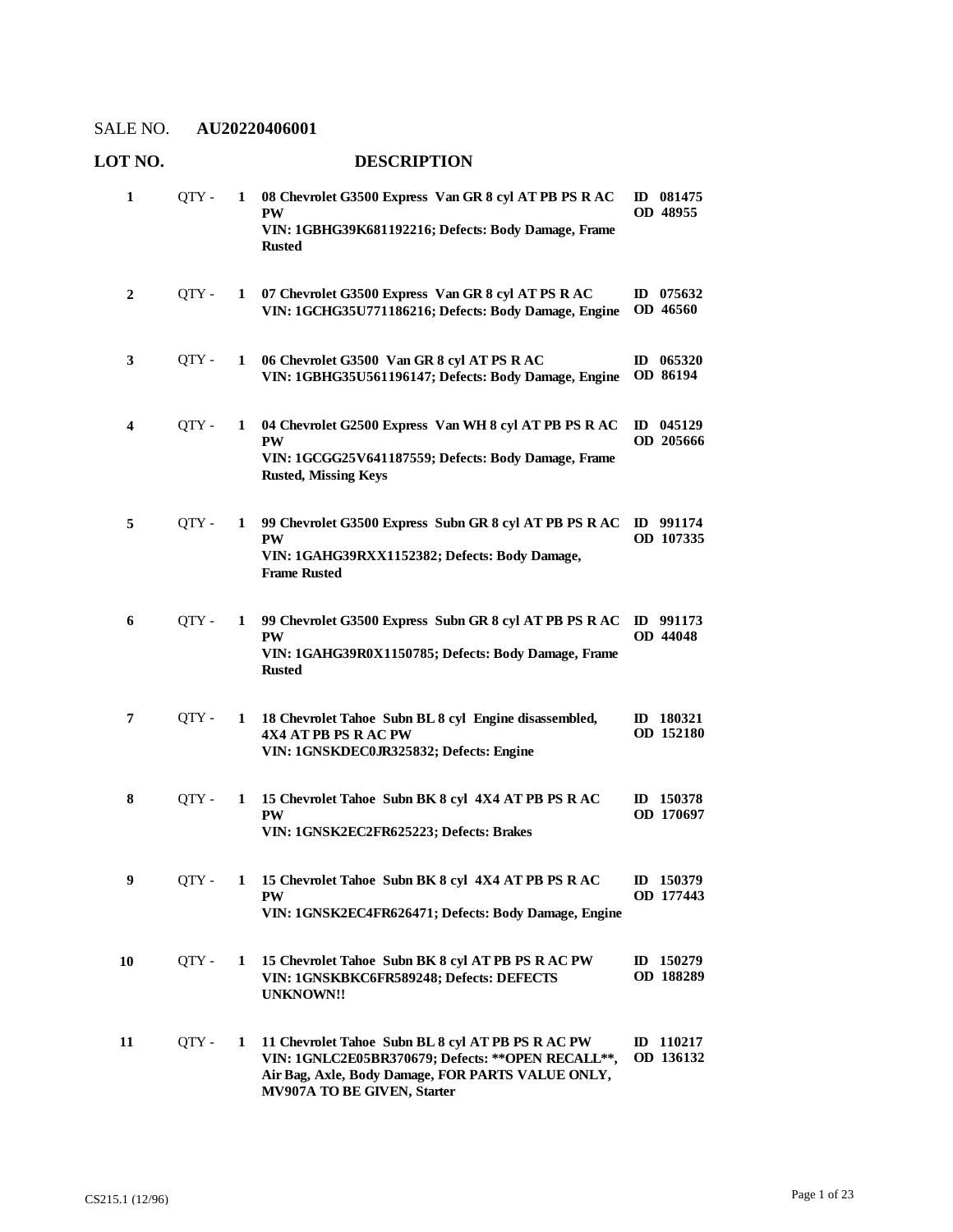**13**

### **LOT NO. DESCRIPTION 09 Chevrolet Tahoe Subn BL 8 cyl AT PB PS R AC PW**  QTY - **1 ID 009427 VIN: 1GNEC03049R237440; Defects: ABS Light, Interior Damage, Rust Holes in Floor 12**

**09 Chevrolet Tahoe Subn BL 8 cyl AT PB PS R AC PW**  QTY - **1 ID 21200958V VIN: 1GNFK03089R234399; Defects: Body Damage, Hood OD 190855 08 Chevrolet Tahoe Subn BL 8 cyl <3/29/22; 3/30/22> AT**  QTY - **1 ID 083981 PB R AC PW VIN: 1GNFK03038R163028; Defects: \*\*OPEN RECALL\*\*, Body Damage, Engine \*\* CANCELLED \*\* 14**

**OD 153326**

- **08 Chevrolet G2500 Express Subn GY 8 cyl AT PB PS R AC**  QTY **1 ID 081380 PW VIN: 1GAGG25K481197351; Defects: Body Damage, Frame Rusted OD 141411 15**
- **08 Chevrolet Tahoe Subn BK 8 cyl AT PB PS R AC PW**  QTY **1 ID AM9886 VIN: 1GNFK13048R275536; Defects: A/C Not Working, Accident Damage, Battery, Frame, Fuel Gauge, Windshield OD 107005 16**
- **08 Chevrolet Equinox Subn BL 6 cyl AWD AT PB PS R AC**  QTY **1 ID 083584 VIN: 2CNDL13F286078888; Defects: Body Damage, Engine OD 175824 17**
- **07 Chevrolet G2500 Express Subn TN 8 cyl AT PB PS R AC**  QTY **1 ID 071535 PW VIN: 1GAGG25U771205989; Defects: Body Damage, Frame Rusted OD 95483 18**
- **07 Chevrolet G2500 Express Subn BL 8 cyl AT PB PS R AC**  QTY **1 ID 071533 PW VIN: 1GAGG25U071205364; Defects: Body Damage, Frame Rusted OD 136145 19**
- **06 Chevrolet G2500 Express Subn BL 8 cyl AT PB PS R AC**  QTY **1 ID 061664 PW VIN: 1GAGG25VX61204505; Defects: Body Damage, Frame Rusted, Missing Keys OD 204284 20**
- **06 Chevrolet G3500 Express Subn BL 8 cyl AT PB PS R AC**  QTY **1 ID 061147 PW VIN: 1GBHG39UX61205337; Defects: Body Damage, Frame Rusted OD 64202 21**
- **06 Chevrolet G3500 Subn RD 8 cyl AT PB PS R AC PW**  QTY **1 ID 061142 VIN: 1GBHG39U961206222; Defects: Body Damage, Frame Rusted OD 76182 22**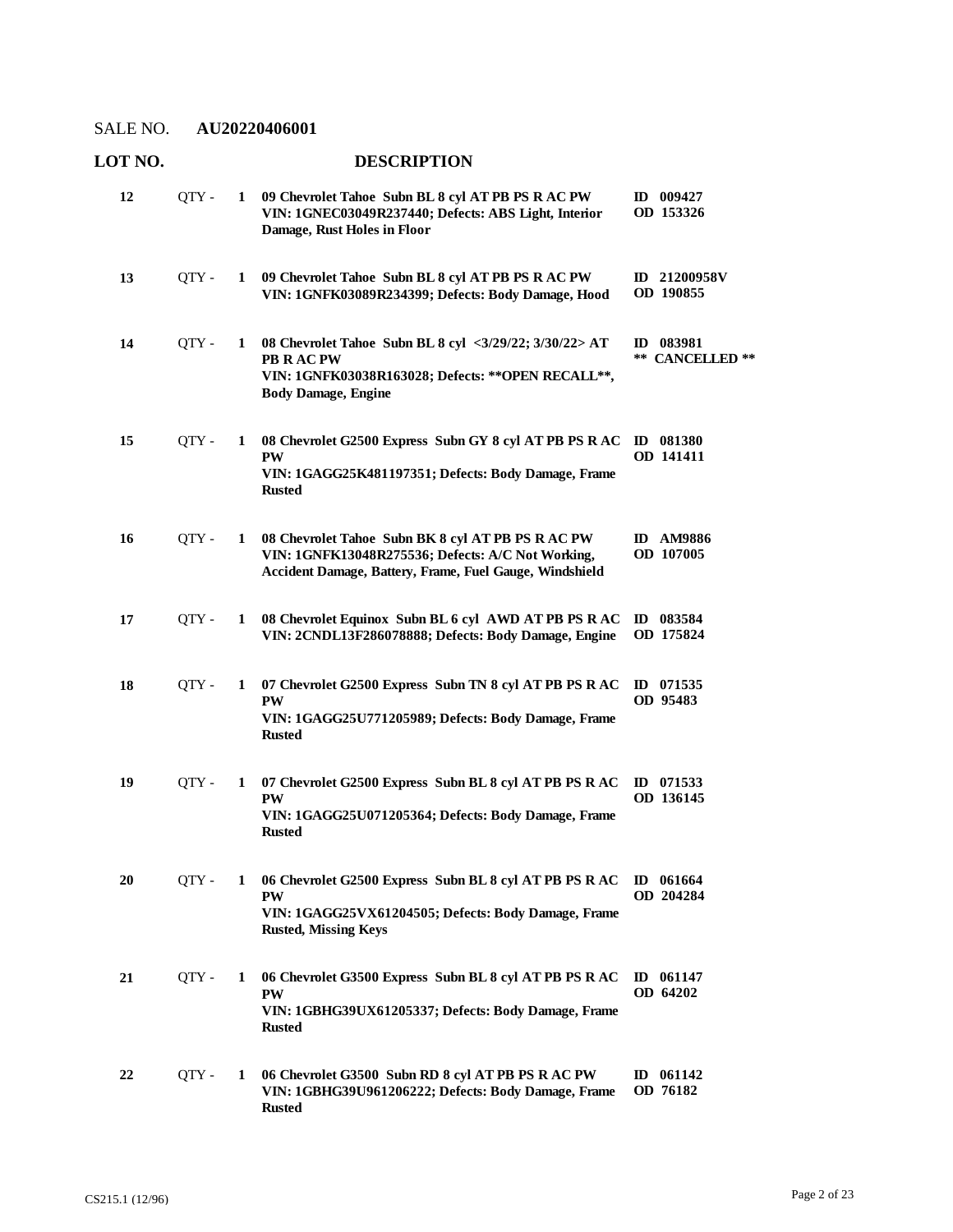| LOT NO. |       |   | <b>DESCRIPTION</b>                                                                                                                                               |                               |
|---------|-------|---|------------------------------------------------------------------------------------------------------------------------------------------------------------------|-------------------------------|
| 23      | OTY - | 1 | 06 Chevrolet G3500 Express Subn GY 8 cyl AT PB PS R AC ID 061094<br><b>PW</b><br>VIN: 1GAHG39U261211542; Defects: Body Damage, Frame<br><b>Rusted</b>            | OD 174952                     |
| 24      | QTY - | 1 | 06 Chevrolet G2500 Express Subn GR 8 cyl AT PB PS R AC<br><b>PW</b><br>VIN: 1GAGG25U561209330; Defects: Body Damage, Frame<br><b>Rusted</b>                      | $\bf{ID}$ 061053<br>OD 188319 |
| 25      | OTY - | 1 | 06 Chevrolet Tahoe Subn BL 8 cyl AT PB PS R AC PW<br>VIN: 1GNEK13ZX6R156879; Defects: Axle, Body Damage,<br>Brake Lines, Oil Leak, Oil Pan                       | ID 21201290V<br>OD 189529     |
| 28      | QTY - | 1 | 06 Chevrolet G2500 Express Subn BL 8 cyl AT PB PS R AC<br><b>PW</b><br>VIN: 1GAGG25V161204957; Defects: Body Damage, Frame<br><b>Rusted, Rust Holes in Floor</b> | $ID$ 061268<br>OD 67836       |
| 29      | QTY - | 1 | 05 Chevrolet Tahoe Subn BL 8 cyl UNKN DEFECTS AT<br>PB PS R AC PW<br>VIN: 1GNEC13Z85R222115;                                                                     | ID 005447<br>** CANCELLED **  |
| 30      | OTY - | 1 | 05 Chevrolet G3500 Subn GY 8 cyl AT PB PS R AC PW<br>VIN: 1GBHG39U051217138; Defects: Body Damage, Frame<br><b>Rusted</b>                                        | ID 051334<br>OD 91123         |
| 31      | QTY - | 1 | 05 Chevrolet G3500 Express Subn BL 8 cyl AT PB PS R AC<br><b>PW</b><br>VIN: 1GBHG39U851219199; Defects: Body Damage, Frame<br><b>Rusted</b>                      | $ID$ 051331<br>OD 125803      |
| 32      | OTY - | 1 | 04 Chevrolet Trailblazer Subn BK 6 cyl AT PB PS R AC PW ID 040071<br>VIN: 1GNDT13S242181227; Defects: Frame Rotted Out OD 202250                                 |                               |
| 33      | OTY - | 1 | 02 Chevrolet Venture Subn WH 6 cyl<br>VIN: 1GNDU23E12D223644; Defects: Body Damage, Frame<br><b>Rusted</b>                                                       | $ID$ 021608<br>OD 102356      |
| 34      | QTY - | 1 | 01 Chevrolet G1500 Express Subn BL 6 cyl AT PB PS R AC<br><b>PW</b><br>VIN: 1GNFG15W211236404; Defects: Body Damage, Frame<br><b>Rusted, Missing Keys</b>        | ID $011513$<br>OD 91873       |
| 35      | QTY - | 1 | 15 Chevrolet Tahoe WH 8 cyl 4X4 AT PB PS PW<br>VIN: 1GNSK3EC7FR545261; Defects: Accident Damage,<br><b>Coolant Leak, Missing Parts, Oil Leak</b>                 | ID $153662$<br>OD 118476      |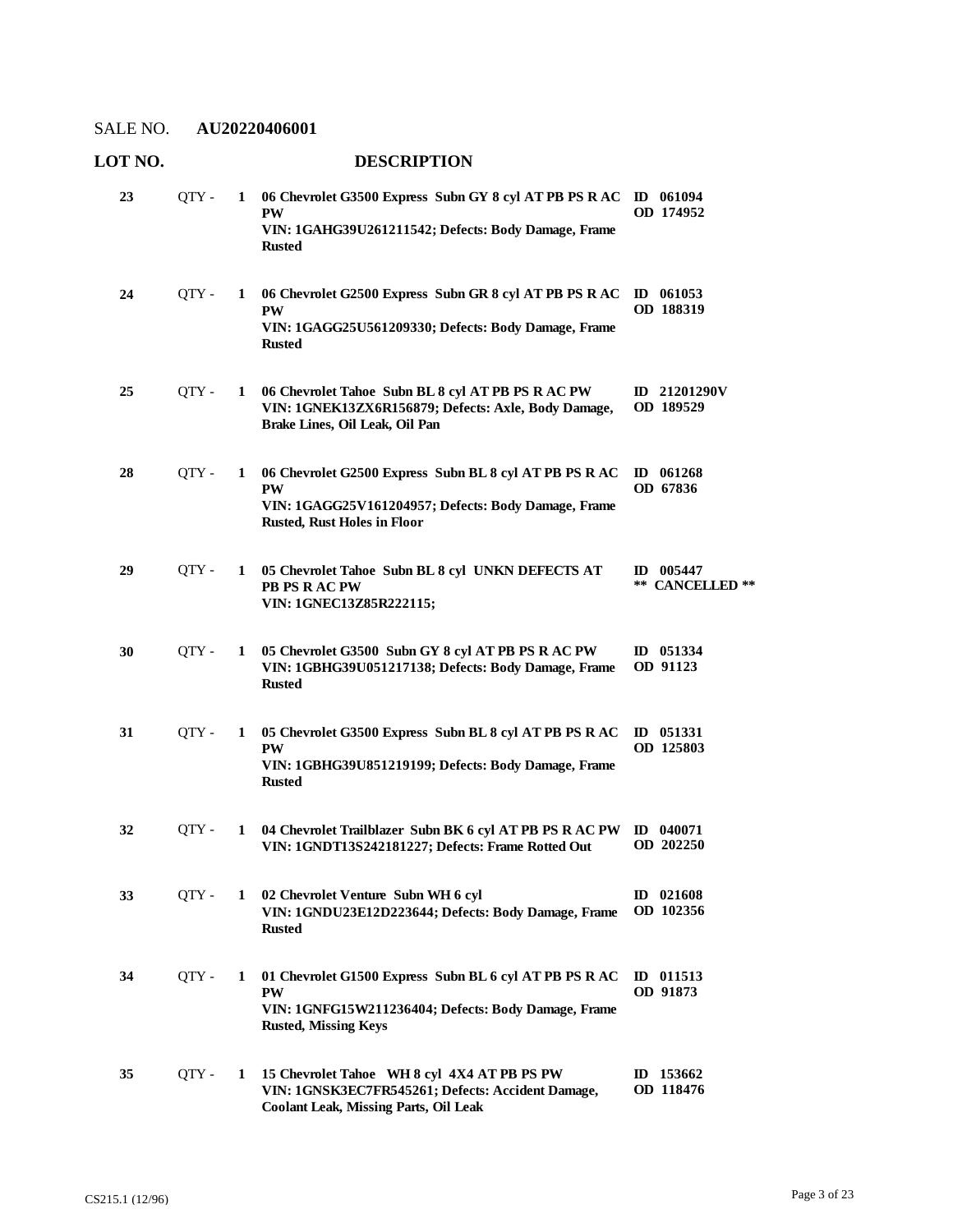| LOT NO. |       |   | <b>DESCRIPTION</b>                                                                                                                                                             |                              |
|---------|-------|---|--------------------------------------------------------------------------------------------------------------------------------------------------------------------------------|------------------------------|
| 36      | QTY - | 1 | 15 Chevrolet Impala 4DSD BK 6 cyl UNKN DEFECTS AT<br>PB PS R AC PW<br>VIN: 2G1WA5E36F1116834;                                                                                  | ID 150197<br>OD 101672       |
| 37      | QTY - | 1 | 14 Chevrolet Impala 4DSD BL 6 cyl AT PB PS R AC<br>VIN: 2G1WD5E39E1178623; Defects: Body Damage, Engine                                                                        | ID 143411<br>OD 99752        |
| 38      | OTY - | 1 | 13 Chevrolet Impala 4DSD BL 6 cyl AT PB PS R AC<br>VIN: 2G1WD5E32D1198288; Defects: Accident Damage,<br>FOR PARTS VALUE ONLY, MV907A TO BE GIVEN                               | ID 133425<br>OD 158457       |
| 40      | QTY-  | 1 | 13 Chevrolet Impala 4DSD BL 6 cyl AT PB PS R AC PW<br>VIN: 2G1WD5E3XD1199463; Defects: Body Damage                                                                             | ID 133424<br>OD 171727       |
| 41      | QTY-  | 1 | 12 Chevrolet Malibu 4DSD TN 4 cyl AT PB PS R AC PW<br>VIN: 1G1ZA5EU6CF200937; Defects: Battery, Body<br>Damage, Engine                                                         | OD 131260                    |
| 42      | QTY - | 1 | 11 Chevrolet Impala 4DSD BK 6 cyl AT PB PS R AC PW<br>VIN: 2G1WD5EM4B1166190; Defects: Body Damage,<br>Engine, Missing Parts, MV907A TO BE GIVEN,<br>SEIZURE/DEFECTS UNKNOWN!! | ID 113499<br>OD 90249        |
| 43      | QTY-  | 1 | 09 Chevrolet Malibu 4DSD GY 6 cyl AT PB PS R AC PW<br>VIN: 1G1ZG57K494267728; Defects: DEFECTS<br><b>UNKNOWN!!</b>                                                             | ID 09541<br>OD 117969        |
| 44      | QTY - | 1 | 09 Chevrolet Malibu 4DSD BL 6 cyl AT PB PS R AC PW<br>VIN: 1G1ZG57K194268979; Defects: Brakes, Power Steering                                                                  | ID 09603<br>OD 155080        |
| 45      | OTY - | 1 | 09 Chevrolet Impala 4DSD GY 6 cyl AT PB PS R AC PW<br>VIN: 2G1WB57K691318692;                                                                                                  | ID $09640$<br>OD 131582      |
| 46      | OTY - | 1 | 09 Chevrolet Impala 4DSD BK 6 cyl AT PB PS R AC PW<br>VIN: 2G1WB57K191319829; Defects: Exhaust, Oil Leak                                                                       | $ID$ 09674<br>OD 152733      |
| 47      | OTY - | 1 | 08 Chevrolet Impala 4DSD GY 6 cyl AT PB PS R AC PW<br>VIN: 2G1WB58K889267761; Defects: Body Damage,<br><b>Brakes, Electrical, Engine</b>                                       | ID 083441<br>OD 104333       |
| 48      | QTY - | 1 | 08 Chevrolet Impala 4DSD GY 6 cyl AT PB PS R AC PW<br>VIN: 2G1WB58K881299155; Defects: Body Damage,<br><b>Engine, Missing Keys, Transmission</b>                               | ID 081944<br>** CANCELLED ** |
| 49      | QTY - | 1 | 06 Chevrolet Impala 4DSD BL 6 cyl AT PB PS R AC PW<br>VIN: 2G1WB58K769350403; Defects: Body Damage, Frame<br><b>Rusted</b>                                                     | ID 21201291V<br>OD 191691    |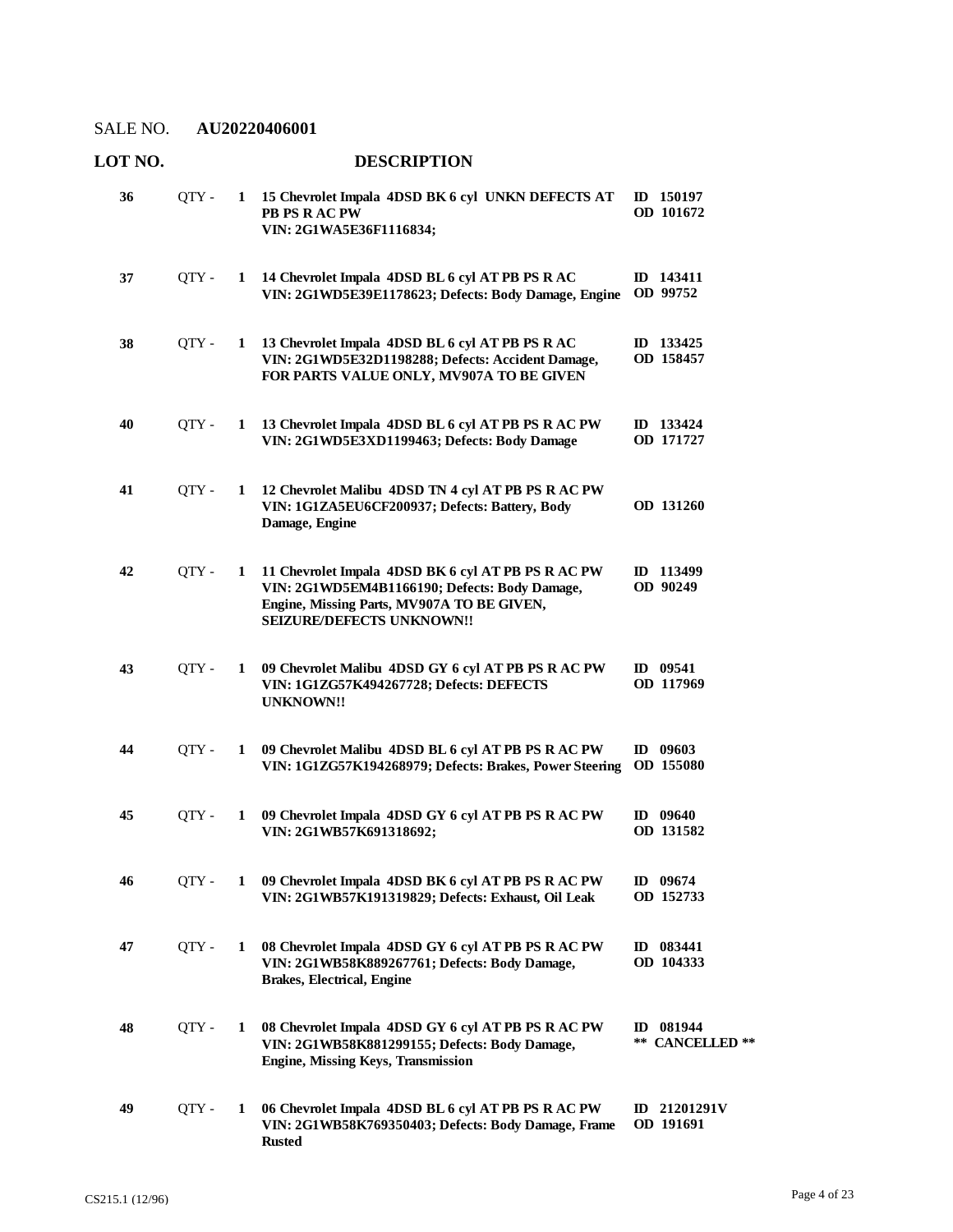| LOT NO. |       |              | <b>DESCRIPTION</b>                                                                                                                                                       |                           |
|---------|-------|--------------|--------------------------------------------------------------------------------------------------------------------------------------------------------------------------|---------------------------|
| 50      | QTY-  | 1            | 06 Chevrolet Impala 4DSD GY 6 cyl AT PB PS R AC PW<br>VIN: 2G1WS551369407689; Defects: Body Damage, Frame<br><b>Rusted</b>                                               | ID 21201292V<br>OD 175556 |
| 51      | QTY - | 1            | 07 Chevrolet Monte Carlo 2D Coupe BK 6 cyl AT PB PS R<br><b>AC PW</b><br>VIN: 2G1WJ16K479330769; Defects: Brake Lines, Starter                                           | ID 07209<br>OD 133459     |
| 52      | QTY - | 1            | 08 Chrysler Town & Country Subn BL 6 cyl AT PB PS R AC<br><b>PW</b><br>VIN: 2A8HR54P68R818209; Defects: ** OPEN RECALL **,<br><b>Body Damage, Engine</b>                 | ID 083316<br>OD 121637    |
| 53      | QTY - | 1            | 16 Chrysler 200 4DSD BK 6 cyl AT PB PS R AC PW<br>VIN: 1C3CCCAG9GN190528; Defects: Body Damage, Lights                                                                   | ID $160727$<br>OD 86251   |
| 54      | QTY - | 1            | 14 Ford Econoline Van WH 8 cyl AT PB PS<br>VIN: 1FTSS3EL7EDA50935; Defects: DEFECTS<br><b>UNKNOWN!!</b>                                                                  | ID 145078<br>OD 234621    |
| 55      | QTY - | $\mathbf{1}$ | 15 Ford Explorer Subn 8 cyl 4X4 AT PB PS R AC<br>VIN: 1FM5K8B86FGA58062; Defects: ** OPEN RECALL **,<br><b>Body Damage, Engine</b>                                       | ID 153998<br>OD 189769    |
| 56      | QTY - | $\mathbf{1}$ | 15 Ford Explorer Subn BL 6 cyl AWD AT PB PS R AC PW<br>VIN: 1FM5K8ATXFGC08891; Defects: ** OPEN<br>RECALL**, Engine                                                      | ID $150307$<br>OD 184428  |
| 57      | QTY - | 1            | 14 Ford Explorer Subn GY 6 cyl AT PB PS R AC PW<br>VIN: 1FM5K8AR4EGB80282; Defects: ** OPEN<br>RECALL**, Battery, Body Damage, Transmission, Wheel<br><b>Bearings</b>    | ID 143982<br>OD 103718    |
| 58      | QTY - | 1            | 14 Ford Explorer Subn GY 6 cyl AT PB PS R AC PW<br>VIN: 1FM5K8AR8EGB80284; Defects: ** OPEN<br>RECALL**, Body Damage, Engine Light, Windshield                           | ID 143981<br>OD 100132    |
| 59      | QTY-  | 1            | 10 Ford Escape Subn GY 6 cyl AT PB PS R AC PW<br>VIN: 1FMCU9DG2AKD12268; Defects: Oil Leak                                                                               | ID 21201186V<br>OD 224244 |
| 60      | QTY - | 1            | 08 Ford Taurus X SEL Subn GY 6 cyl AT PB PS R AC PW<br>VIN: 1FMDK02W78GA45111; Defects: DEFECTS<br><b>UNKNOWN!!</b>                                                      | ID 081966<br>OD 122778    |
| 61      | QTY - | 1            | 06 Ford E350 Subn BL 8 cyl AT PB PS R AC PW<br>VIN: 1FBNE31L76DA34444; Defects: Accident Damage, Air<br>Bags, Engine, FOR PARTS VALUE ONLY, MV907A TO<br><b>BE GIVEN</b> | ID $061403$<br>OD 124610  |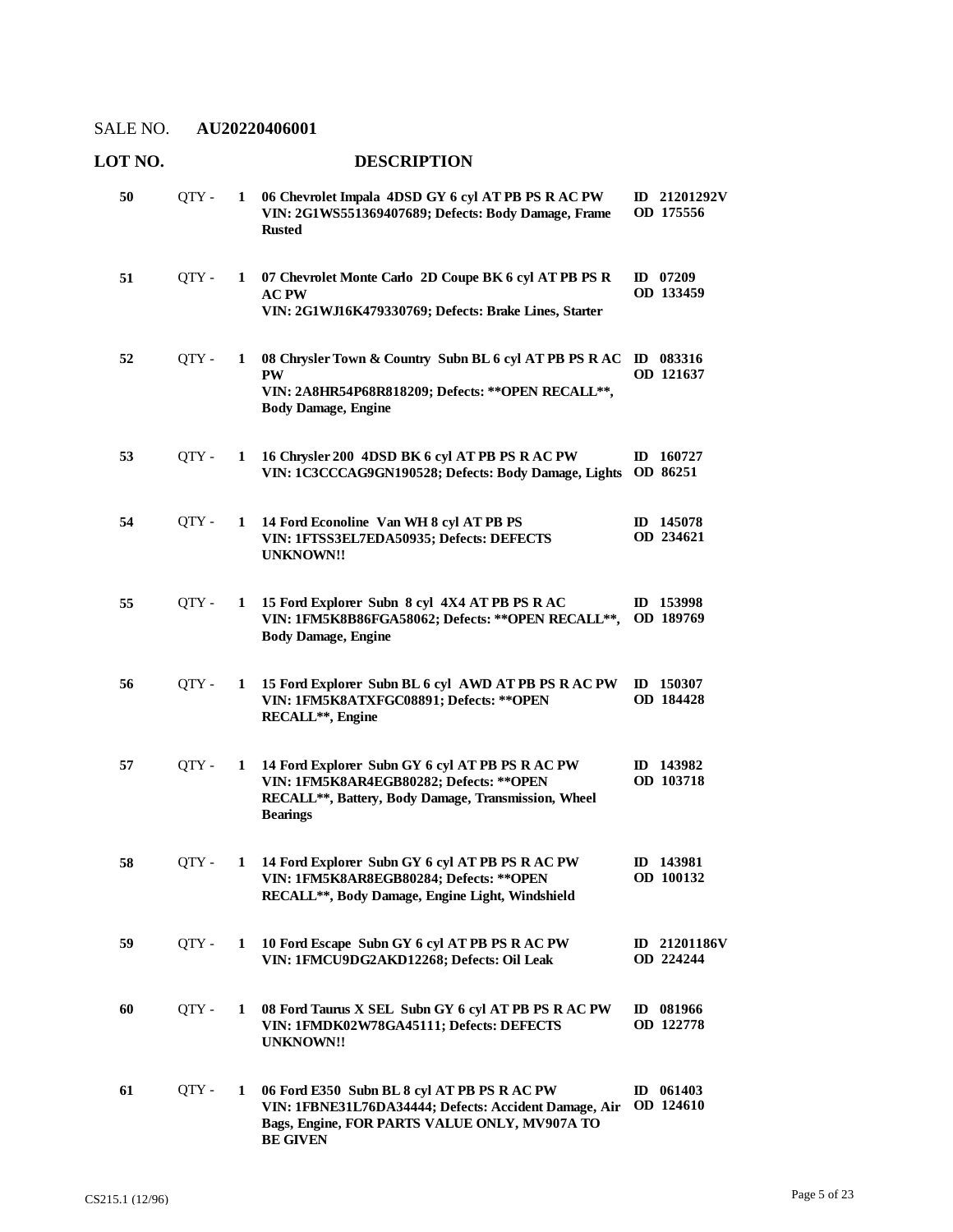| LOT NO. |       |              | <b>DESCRIPTION</b>                                                                                                                                                             |                               |
|---------|-------|--------------|--------------------------------------------------------------------------------------------------------------------------------------------------------------------------------|-------------------------------|
| 62      | QTY - | 1            | 06 Ford Econoline Subn GL 8 cyl AT PB PS R AC PW<br>VIN: 1FMRE11W06DA52629; Defects: Body Damage,<br><b>Frame Rusted</b>                                                       | ID 061593<br>OD 101695        |
| 63      | QTY - | 1            | 05 Ford Expedition Subn BK 8 cyl AT PB PS AC PW<br>VIN: 1FMPU135X5LA66413; Defects: Body Damage, Body<br>Rust, Electrical, Engine                                              | ID 053509<br>OD 138677        |
| 64      | QTY - | 1            | 15 Ford Fusion 4DSD GY 4 cyl AT PB PS R AC PW<br>VIN: 3FA6P0G75FR228552; Defects: Body Damage                                                                                  | ID 151053<br>OD 118629        |
| 65      | QTY - | 1            | 15 Ford Taurus 4DSD BL 6 cyl AWD AT PB PS R AC PW<br>VIN: 1FAHP2MT1FG146315; Defects: Body Damage, Frame<br><b>Rusted, Missing Keys</b>                                        | ID 150475<br>OD 174378        |
| 66      | QTY-  | 1            | 14 Ford Focus 4DSD WH 4 cyl AT PB PS R AC PW<br>VIN: 1FADP3E22EL220230; Defects: Accident Damage,<br>Body Damage, Exhaust, Rear End, Suspension, Windshield                    | ID 141024<br>OD 112750        |
| 67      | QTY - | 1            | 14 Ford Fusion 4DSD GY 4 cyl AT PB PS R AC PW<br>VIN: 3FA6P0HD9ER300677; Defects: Accident Damage,<br><b>DEFECTS UNKNOWN!!</b>                                                 | ID 143388<br>OD 68491         |
| 68      | QTY - | 1            | 14 Ford Focus 4DSD GY 4 cyl AT PB PS R AC<br>VIN: 1FADP3E23EL330686; Defects: Body Damage, Horn,<br><b>Windows</b>                                                             | ID 141176<br>OD 131192        |
| 69      | QTY - | 1            | 14 Ford Focus 4DSD GY 4 cyl AT PB PS R AC PW<br>VIN: 1FADP3E22EL306704; Defects: ** OPEN RECALL**,<br>Body Damage, FOR PARTS VALUE ONLY, MV907A TO<br><b>BE GIVEN, Starter</b> | ID 143364<br>OD 171171        |
| 70      | QTY-  | $\mathbf{I}$ | 13 Ford Taurus 4DSD BK 6 cyl AT PB PS R AC PW<br>VIN: 1FAHP2MT8DG196559; Defects: Accident Damage,<br><b>Body Damage, Lights, Missing Parts</b>                                | <b>ID</b> 130010<br>OD 146306 |
| 71      | QTY - | 1            | 12 Ford Fusion 4DSD WH 4 cyl AT PB PS R AC PW<br>VIN: 3FADP0L38CR356127; Defects: Body Damage                                                                                  | $ID$ 123450<br>OD 146743      |
| 72      | QTY - | 1            | 11 Ford Crown Victoria 4DSD WH 8 cyl AT PB PS R PW<br>VIN: 2FABP7BV9BX180868; Defects: Alternator, Battery,<br><b>Body Damage, Body Rust, Steering</b>                         | ID R28316<br><b>OD</b> 101878 |
| 73      | QTY-  | 1            | 11 Ford Fusion 4DSD GY 6 cyl AT PB PS AC PW<br>VIN: 3FAHP0HG0BR129297; Defects: Odometer                                                                                       | <b>ID BA5354</b><br>OD 145818 |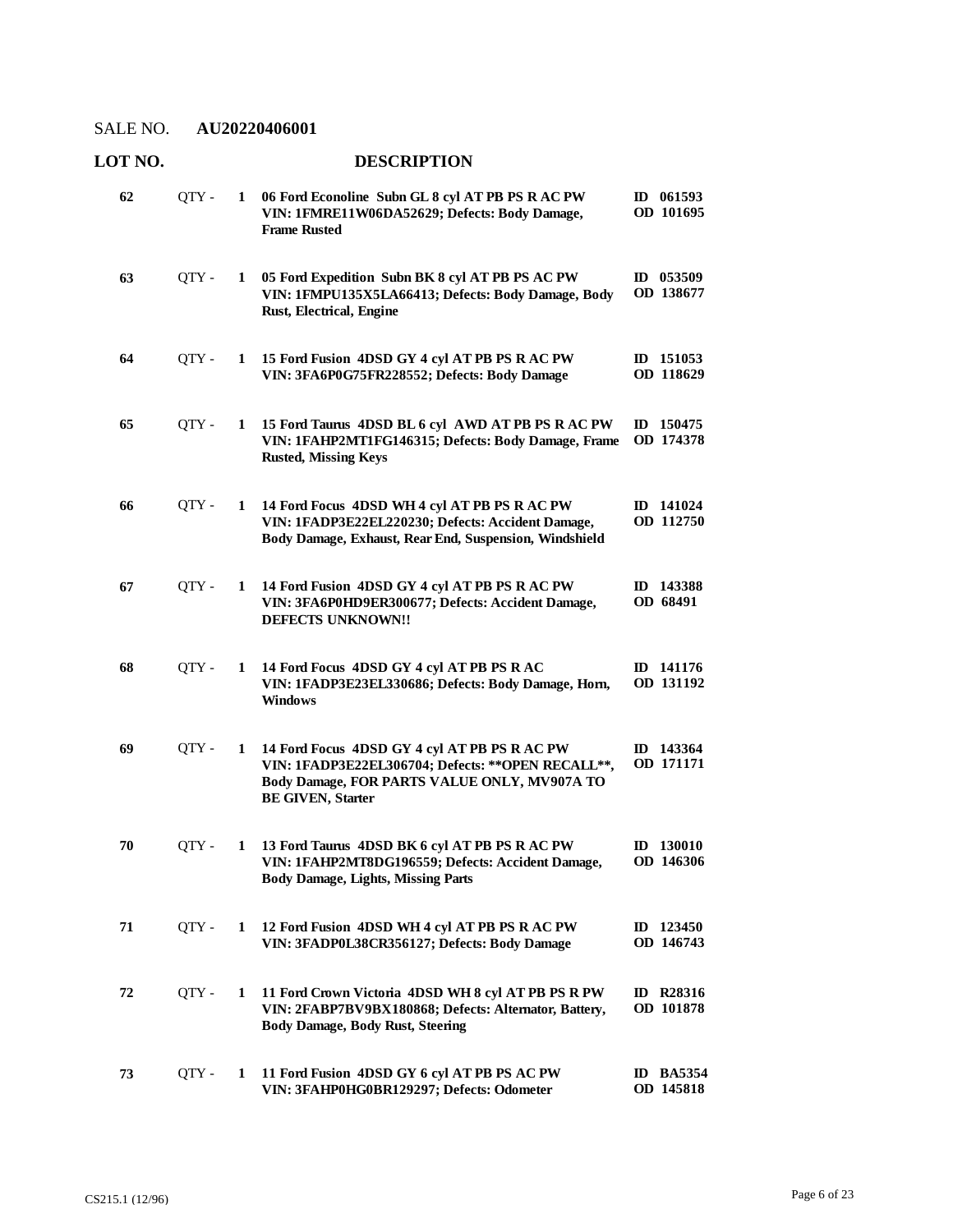| LOT NO. |       |             | <b>DESCRIPTION</b>                                                                                                                                                                                                                                      |                           |
|---------|-------|-------------|---------------------------------------------------------------------------------------------------------------------------------------------------------------------------------------------------------------------------------------------------------|---------------------------|
| 74      | QTY-  | 1           | 10 Ford Crown Victoria 4DSD GY 8 cyl AT PB PS R AC<br><b>PW</b><br>VIN: 2FABP7BV0AX130598; Defects: Battery                                                                                                                                             | ID 21201205V<br>OD 154707 |
| 75      | QTY-  | 1           | 10 Ford Fusion 4DSD BK 6 cyl AT PB PS R AC PW<br>VIN: 3FAHP0HG8AR153975; Defects: DEFECTS<br><b>UNKNOWN!!</b>                                                                                                                                           | ID 100003<br>OD 174156    |
| 76      | QTY - | 1           | 10 Ford Fusion 4DSD GY 6 cyl AT PB PS R AC PW<br>VIN: 3FAHP0HG3AR175222; Defects: DEFECTS<br><b>UNKNOWN!!</b>                                                                                                                                           | $ID$ 100066<br>OD 171162  |
| 77      | QTY - | $\mathbf 1$ | 10 Ford Fusion 4DSD BK 6 cyl AT PB PS R AC PW<br>VIN: 3FAHP0HG2AR241324; Defects: DEFECTS<br><b>UNKNOWN!!</b>                                                                                                                                           | ID 100075<br>OD 162879    |
| 78      | QTY-  | 1           | 10 Ford Fusion 4DSD BK 6 cyl AT PB PS R AC PW<br>VIN: 3FAHP0HGXAR241328; Defects: DEFECTS<br><b>UNKNOWN!!</b>                                                                                                                                           | ID 100077<br>OD 194841    |
| 79      | QTY - | 1           | 08 Ford Focus 4DSD WH 4 cyl AT PB PS R AC<br>VIN: 1FAHP34N48W297374; Defects: Transmission                                                                                                                                                              | ID $082023$<br>OD 198149  |
| 80      | QTY-  | 1           | 08 Ford Crown Victoria 4DSD BL 8 cyl AT PB PS R AC<br><b>PW</b><br>VIN: 2FAHP71V48X104849; Defects: Body Damage,<br><b>Engine, Transmission</b>                                                                                                         | ID 08154<br>OD 113318     |
| 81      | OTY - | 1           | 08 Ford Crown Victoria 4DSD GY 8 cyl AT PB PS R AC<br><b>PW</b><br>VIN: 2FAHP71V18X115856; Defects: Battery, Body Damage                                                                                                                                | ID 21201188V<br>OD 112648 |
| 82      | QTY - | 1           | 08 Ford Crown Victoria 4DSD BL 8 cyl AT PB PS R AC<br>PW<br>VIN: 2FAHP71VX8X104824; Defects: ** OPEN RECALL**,<br><b>Accident Damage, Air Bags, Body Damage, Fire Suppression</b><br>System, FOR PARTS VALUE ONLY, Lights, MV907A TO<br><b>BE GIVEN</b> | ID 008036<br>OD 111023    |
| 83      | QTY-  | 1           | 07 Ford Crown Victoria 4DSD RD 8 cvl AT PB PS R AC<br><b>PW</b><br>VIN: 2FAHP71W67X109316; Defects: Body Damage,<br><b>Engine, Overheats</b>                                                                                                            | ID $07043$<br>OD 133426   |
| 84      | QTY - | $\mathbf 1$ | 05 Ford Focus 4DSD BK 4 cyl AT PB PS R AC<br>VIN: 1FAFP34N45W297829; Defects: Body Damage                                                                                                                                                               | ID 051725<br>OD 144661    |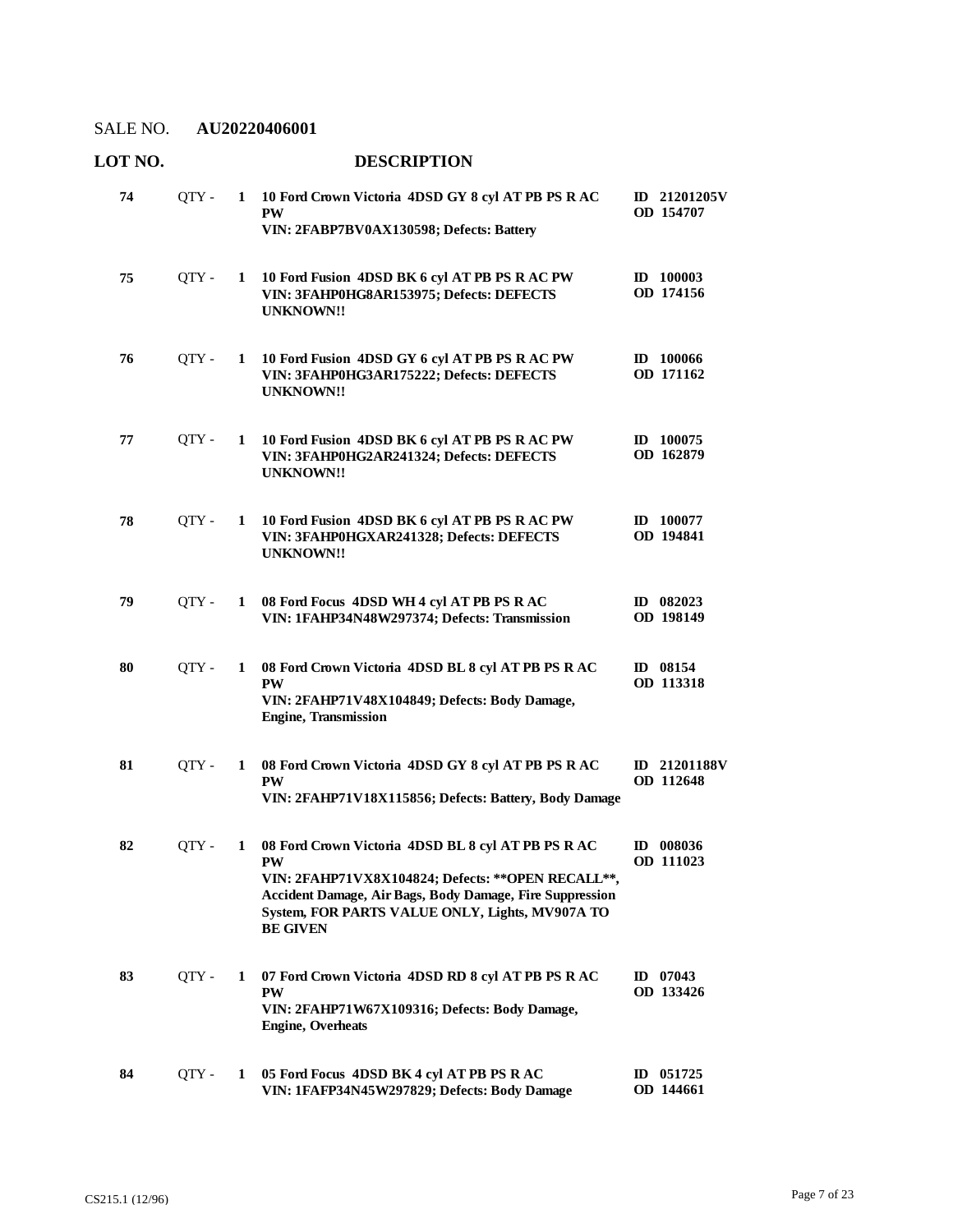| LOT NO. |       |              | <b>DESCRIPTION</b>                                                                                                                                                     |                               |
|---------|-------|--------------|------------------------------------------------------------------------------------------------------------------------------------------------------------------------|-------------------------------|
| 85      | QTY - | 1            | 07 Honda Civic 4DSD GY 4 cyl AT PB PS R AC<br>VIN: JHMFA36217S021793; Defects: Moisture Issue, Mold                                                                    | ID $072070$<br>OD 127994      |
| 86      | QTY - | 1            | 07 Pontiac Grand Prix 4DSD BK 6 cyl UNKN DEFECTS<br><b>AT PB PS RAC PW</b><br>VIN: 2G2WP582971224606;                                                                  | ID $07527$<br>OD 160660       |
| 87      | QTY - | 1            | 97 Dodge Ram 3500 Subn GR 8 cyl AT PB PS R PW<br>VIN: 2B5WB35Z6VK543087; Defects: Body Damage, Body<br><b>Rust, Frame Rusted, Steering</b>                             | <b>ID</b> AJ9364<br>OD 130874 |
| 88      | QTY - | 1            | 15 Dodge Caravan Subn BL 6 cyl AT PB PS R AC PW<br>VIN: 2C4RDGBG4FR671734; Defects: Body Damage, Hail<br>Damage, TPMS Light                                            | ID 151011<br>OD 110761        |
| 89      | QTY-  | 1            | 09 Dodge Grand Caravan Subn TN 6 cyl AT PB PS R AC<br><b>PW</b><br>VIN: 2D8HN44E79R653365; Defects: Body Damage, Frame<br><b>Rusted</b>                                | ID 091096<br>OD 218881        |
| 90      | QTY - | 1            | 08 Dodge Durango Subn WH 8 cyl AT PB PS AC PW<br>VIN: 1D8HB48N98F152034; Defects: Body Damage,<br><b>Suspension</b>                                                    | <b>ID</b> AJ9399<br>OD 93416  |
| 91      | QTY - | 1            | 08 Dodge Durango Subn BK 8 cyl 4X4 AT PB PS R AC PW<br>VIN: 1D8HB38N88F115020; Defects: ** OPEN RECALL **,<br>Body Damage, Brakes, Electrical, Engine, Transmission    | OD 139251                     |
| 92      | OTY - | 1            | 03 Dodge Durango Subn WH 8 cyl AT PB PS R AC PW<br>VIN: 1D4HS48N13F586300; Defects: Body Damage, Brakes,<br><b>Electrical, Engine, Transmission</b>                    | OD 102837                     |
| 93      | QTY - | $\mathbf{I}$ | 02 Dodge Durango Subn GY 8 cyl AT PB PS R PW<br>VIN: 1B4HS48N72F210628; Defects: Body Damage, Body<br>Rust, Engine                                                     | <b>ID</b> AJ9442<br>OD 146196 |
| 94      | QTY - | 1            | 01 Dodge Ram Subn GR 8 cyl AT PB PS R AC<br>VIN: 2B5WB35Y81K535705; Defects: Body Damage, Frame<br><b>Rusted, Missing Keys</b>                                         | ID 011363<br>OD 63765         |
| 95      | QTY - | 1            | 18 Dodge Charger 4DSD BL 8 cyl AWD AT PB PS R AC<br><b>PW</b><br>VIN: 2C3CDXKT7JH248880; Defects: Body Damage, Front<br>End, Missing Engine, Missing Parts, Suspension | ID 180246<br>OD 61292         |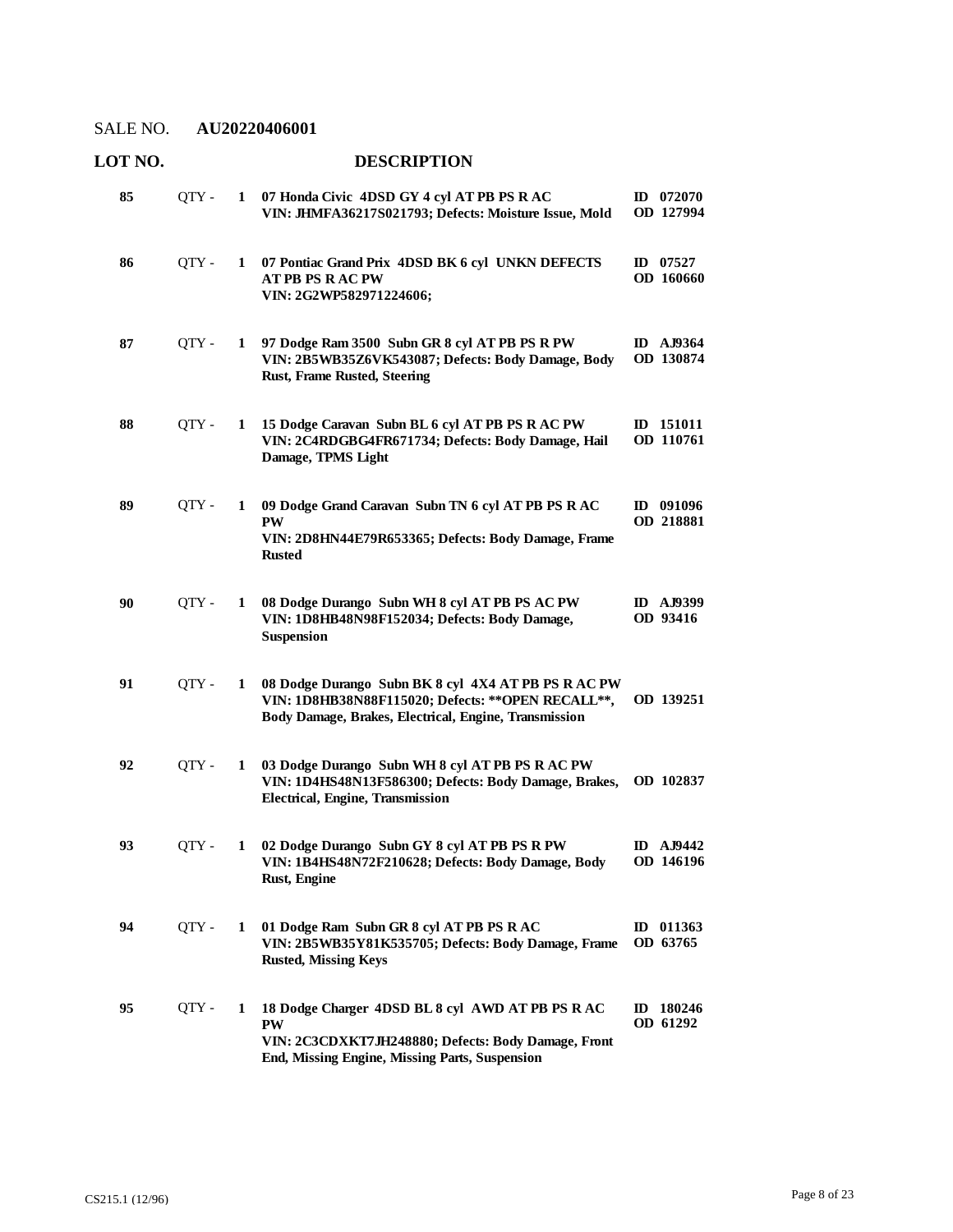| LOT NO. |       |   | <b>DESCRIPTION</b>                                                                                                                                         |                        |
|---------|-------|---|------------------------------------------------------------------------------------------------------------------------------------------------------------|------------------------|
| 96      | QTY - | 1 | 18 Dodge Charger 4DSD BL 8 cyl AWD AT PB PS R AC<br><b>PW</b><br>VIN: 2C3CDXKT2JH248883; Defects: Frame Rotted Out,<br><b>Wiper System</b>                 | ID 180239<br>OD 151353 |
| 97      | QTY - | 1 | 18 Dodge Charger 4DSD BL 8 cyl Service Codes, AWD AT<br>PB PS R AC PW<br>VIN: 2C3CDXKT7JH248877; Defects: AWD Not Working                                  | ID 180237<br>OD 142135 |
| 98      | OTY - | 1 | 18 Dodge Charger 4DSD BL 8 cyl AWD AT PB PS R AC<br><b>PW</b><br>VIN: 2C3CDXKT0JH248882; Defects: Body Damage                                              | ID 180241<br>OD 163572 |
| 99      | QTY - | 1 | 17 Dodge Charger 4DSD BL 8 cyl AWD AT PB PS R AC<br><b>PW</b><br>VIN: 2C3CDXKT6HH552938; Defects: Battery, Body<br>Damage, Frame Rotted Out                | ID 170616<br>OD 121368 |
| 100     | QTY - | 1 | 17 Dodge Charger 4DSD BL 8 cyl AWD AT PB PS R AC<br><b>PW</b><br>VIN: 2C3CDXKT6HH548307; Defects: Engine Light                                             | ID 170605<br>OD 123130 |
| 101     | QTY - | 1 | 17 Dodge Charger 4DSD BL 8 cyl AWD AT PB PS R AC<br>PW<br>VIN: 2C3CDXKTXHH548309; Defects: Body Damage,<br><b>Engine Light, Missing Keys, Transmission</b> | ID 170591<br>OD 152081 |
| 102     | QTY - | 1 | 17 Dodge Charger 4DSD BL 8 cyl AWD AT PB PS R AC<br><b>PW</b><br>VIN: 2C3CDXKT0HH552949; Defects: Engine, Lights                                           | ID 170623<br>OD 150529 |
| 103     | QTY - | 1 | 17 Dodge Charger 4DSD BL 8 cyl AWD AT PB PS R AC<br><b>PW</b><br>VIN: 2C3CDXKT8HH552942; Defects: Body Damage                                              | ID 170609<br>OD 136943 |
| 104     | QTY-  | 1 | 17 Dodge Charger 4DSD BL 8 cyl AWD AT PB PS R AC<br><b>PW</b><br>VIN: 2C3CDXKT6HH548291; Defects: Engine Light                                             | ID 170589<br>OD 172022 |
| 105     | QTY-  | 1 | 17 Dodge Charger 4DSD BL 8 cyl AWD AT PB PS R AC<br><b>PW</b><br>VIN: 2C3CDXKT0HH548304; Defects: Body Damage,<br><b>Engine, Lights, Missing Parts</b>     | ID 170611<br>OD 75376  |
| 106     | QTY - | 1 | 17 Dodge Charger 4DSD BL 8 cyl Replaced panel, AWD<br><b>AT PB PS R AC PW</b><br>VIN: 2C3CDXKTXHH548293; Defects: Body Damage                              | ID 170588<br>OD 152324 |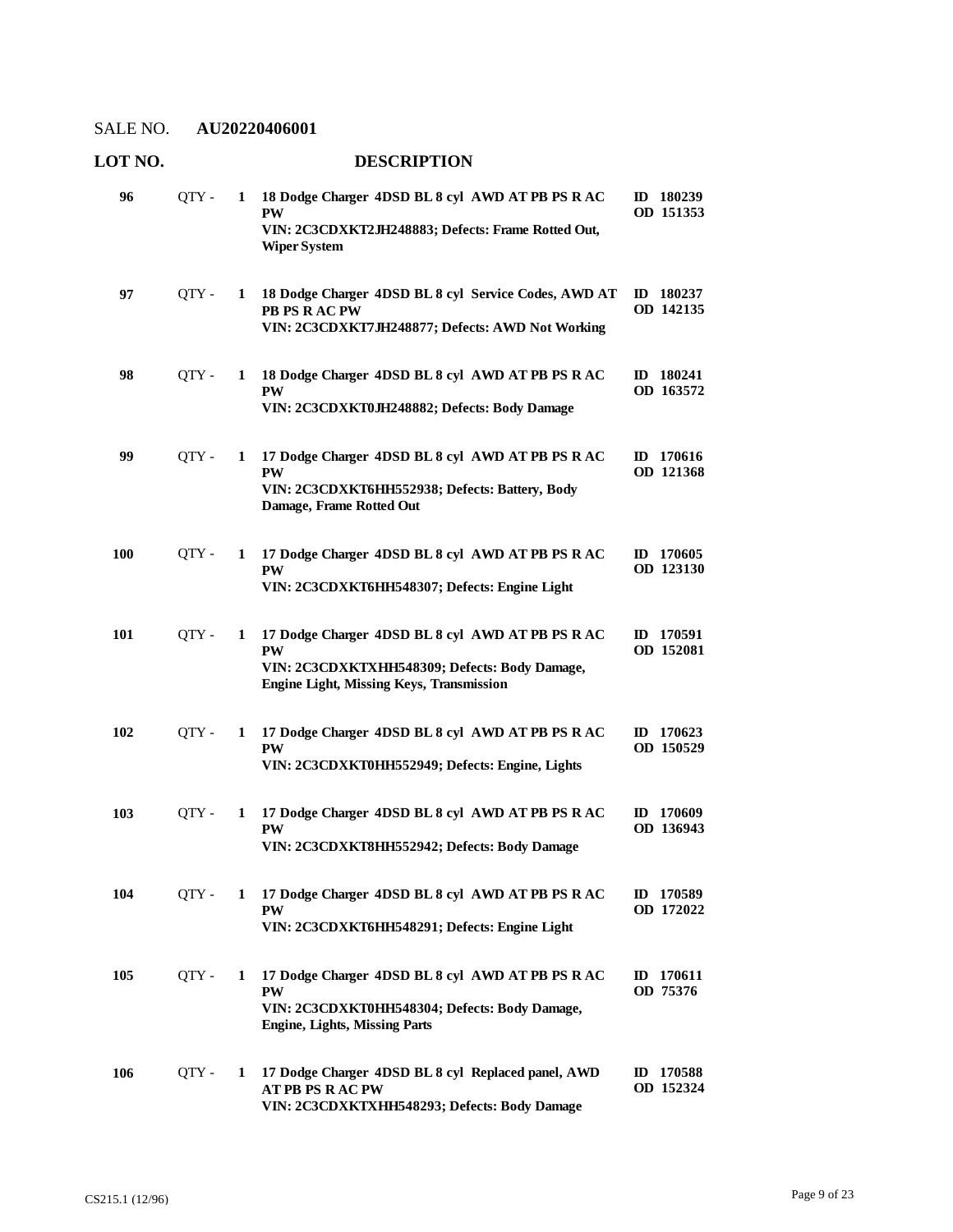| LOT NO. |       |   | <b>DESCRIPTION</b>                                                                                                                               |                          |
|---------|-------|---|--------------------------------------------------------------------------------------------------------------------------------------------------|--------------------------|
| 107     | QTY - | 1 | 17 Dodge Charger 4DSD BL 8 cyl AWD AT PB PS R AC<br><b>PW</b><br>VIN: 2C3CDXKT5HH548301; Defects: Body Damage                                    | $ID$ 170621<br>OD 137508 |
| 108     | QTY - | 1 | 17 Dodge Charger 4DSD BL 8 cyl AWD AT PB PS R AC<br><b>PW</b><br>VIN: 2C3CDXKT4HH549679; Defects: Body Damage, Glass<br><b>Damage</b>            | ID $170607$<br>OD 200238 |
| 109     | QTY - | 1 | 17 Dodge Charger 4DSD BL 8 cyl AWD AT PB PS R AC<br><b>PW</b><br>VIN: 2C3CDXKT8HH548308; Defects: Engine, Missing Parts                          | ID 170627<br>OD 152789   |
| 110     | QTY - | 1 | 17 Dodge Charger 4DSD BL 8 cyl AWD AT PB PS R AC<br><b>PW</b><br>VIN: 2C3CDXKT7HH548302; Defects: Battery, Exhaust,<br><b>Frame Rusted</b>       | ID 170600<br>OD 148621   |
| 111     | QTY - | 1 | 17 Dodge Charger 4DSD BL 8 cyl AWD AT PB PS R AC<br><b>PW</b><br>VIN: 2C3CDXKT8HH548292; Defects: Battery                                        | ID 170608<br>OD 144311   |
| 112     | QTY - | 1 | 17 Dodge Charger 4DSD BL 8 cyl AT PB PS R AC PW<br>VIN: 2C3CDXKT5HH548296; Defects: Body Damage                                                  | ID 170613<br>OD 153874   |
| 113     | OTY - | 1 | 17 Dodge Charger 4DSD BL 8 cyl AT PB PS R AC PW<br>VIN: 2C3CDXKT6HH552941; Defects: Axle, Body Damage                                            | ID 170626<br>OD 176482   |
| 114     | QTY - | 1 | 16 Dodge Charger 4DSD BL 8 cyl AWD AT PB PS R AC<br><b>PW</b><br>VIN: 2C3CDXKT1GH294049; Defects: Body Damage                                    | ID 161086<br>OD 156817   |
| 115     | QTY - | 1 | 16 Dodge Charger 4DSD BL 8 cyl AWD AT PB PS R AC<br><b>PW</b><br>VIN: 2C3CDXKT0GH294057; Defects: Battery, Body<br>Damage, Lights, Missing Parts | ID 161089<br>OD 140340   |
| 116     | QTY - | 1 | 14 Dodge Charger 4DSD BL 8 cyl AT PB PS R AC PW<br>VIN: 2C3CDXATXEH287518; Defects: Frame Rotted Out                                             | ID 140236<br>OD 176369   |
| 117     | QTY - | 1 | 07 Dodge Charger 4DSD GY 6 cyl AT PB PS R AC PW<br>VIN: 2B3LA43G67H864875; Defects: Starter                                                      | ID 07859<br>OD 134415    |
| 118     | QTY - | 1 | 07 Dodge Charger 4DSD BK 6 cyl AT PB PS R AC PW<br>VIN: 2B3LA43GX7H864863; Defects: DEFECTS<br><b>UNKNOWN!!</b>                                  | ID 07885<br>OD 141119    |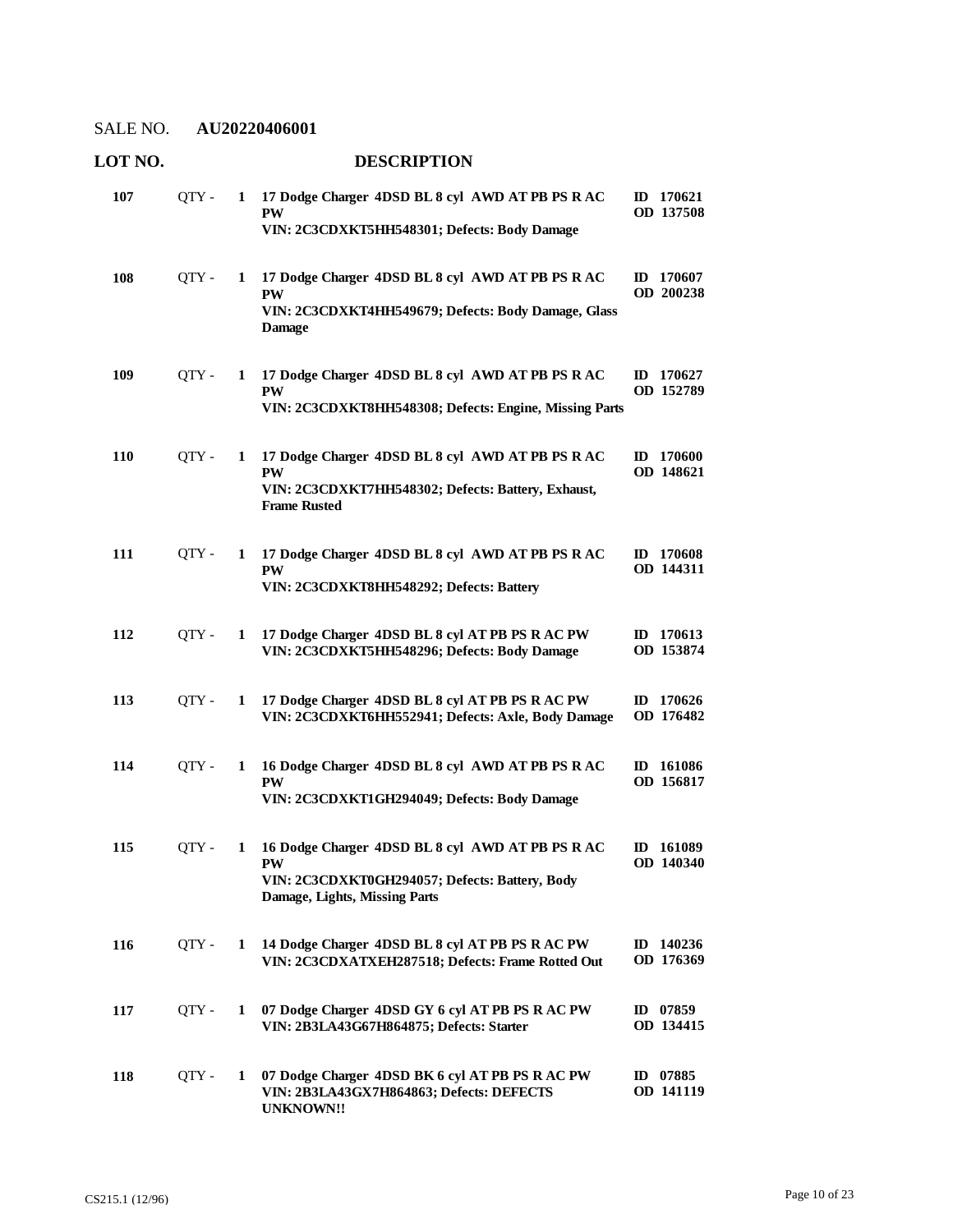| LOT NO. |       |   | <b>DESCRIPTION</b>                                                                                                                                                                                                                           |                               |
|---------|-------|---|----------------------------------------------------------------------------------------------------------------------------------------------------------------------------------------------------------------------------------------------|-------------------------------|
| 119     | QTY - | 1 | 10 Nissan Altima 4DSD BL 4 cyl AT PB PS R AC PW<br>VIN: 1N4CL2AP7AC188212; Defects: Catalytic Converter                                                                                                                                      | ID 101437<br><b>OD</b> 97400  |
| 120     | QTY - | 1 | 10 Nissan Altima 4DSD BK 4 cyl AT PB PS R AC PW<br>VIN: 1N4CL2AP1AC101257; Defects: Catalytic Converter                                                                                                                                      | ID 101434<br>OD 121208        |
| 121     | QTY - | 1 | 09 Nissan Altima 4DSD WH 4 cyl AT PB PS R PW<br>VIN: 1N4CL21E39C182370; Defects: Mice Damage,<br><b>Steering, Wiring Harness</b>                                                                                                             | <b>ID</b> AJ9301<br>OD 14074  |
| 122     | QTY - | 1 | 08 Toyota Prius 4DSD GY 4 cyl Hybrid AT PB PS R AC<br><b>PW</b><br>VIN: JTDKB20U487788933; Defects: Body Damage                                                                                                                              | ID 082105<br>OD 148888        |
| 126     | OTY - | 1 | 04 Hyundai Santa Fe Subn WH 4 cyl AT PB PS R AC PW<br>VIN: KM8SB12BX4U569469; Defects: Body Damage, Body<br>Rust, Exhaust, Frame Rusted                                                                                                      | <b>ID</b> AJ9386<br>OD 52089  |
| 127     | QTY-  | 1 | 04 Volvo C70 Convertible GY 5 cyl AT PB PS R AC PW<br>VIN: YV1NC62D14J045474; Defects: Mold, Suspension,<br><b>Tires/Wheels</b>                                                                                                              | ID 04986<br>OD 73937          |
| 128     | QTY-  | 1 | 01 International 470 Van BL 8 cyl Box w/lift gate, Diesel<br><b>ATPB PS RAC</b><br>VIN: 1HTSCABP81H357142; Defects: Body Damage,<br>Cluster, FOR PARTS VALUE ONLY, Hole Cut in Engine<br>Block, MV907A TO BE GIVEN, Suspension, Tires/Wheels | ID 015106<br>OD 69673         |
| 129     | QTY - | 1 | 99 International 470 Dump GR 8 cyl Diesel PS R<br>VIN: 1HTSCABR9XH628509; Defects: Body Damage, FOR<br>PARTS VALUE ONLY, Hole Cut in Engine Block, MV907A<br><b>TO BE GIVEN</b>                                                              | <b>ID</b> AG7196<br>OD 61945  |
| 130     | QTY - | 1 | 04 IC Bus WH 8 cyl AT PB PS R AC PW<br>VIN: 4DRBSABM54A967403; Defects: Body Damage, FOR<br>PARTS VALUE ONLY, Frame Rusted, Hole Cut in Engine<br><b>Block, MV907A TO BE GIVEN</b>                                                           | ID 045009<br>OD 157100        |
| 131     | QTY - | 1 | 02 GEM LSV Lsv GY Hours AT PS<br>VIN: 5ASAG47452F029781; Defects: Batteries, Body<br><b>Damage, Electrical, Missing Battery</b>                                                                                                              | <b>ID</b> 13074LU<br>OD UNKN  |
| 132     | QTY - | 1 | 02 GEM LSV Lsv GY Hours AT PS<br>VIN: 5ASAG47432F029780; Defects: Battery, Odometer                                                                                                                                                          | $ID$ 022052<br><b>OD UNKN</b> |
| 133     | QTY - | 1 | 97 Chevrolet C1500 Pickup GR 6 cyl PB PS<br>VIN: 1gcec14w0vz234255; Defects: Engine, Frame Rusted                                                                                                                                            | ID 974082<br>OD 168361        |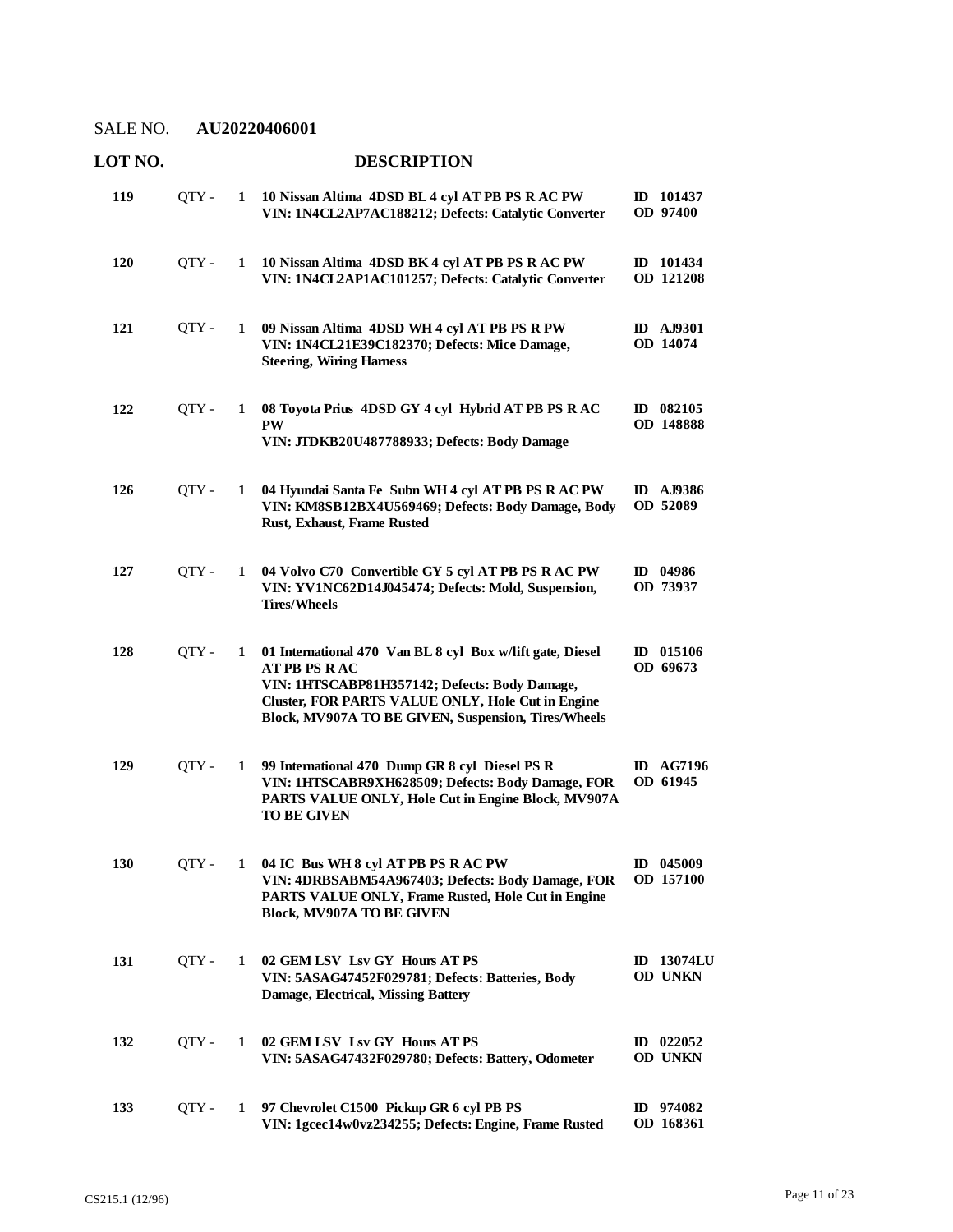# **LOT NO. DESCRIPTION**

| 134 | QTY - | $\mathbf{1}$ | 08 Chevrolet K1500 Pickup BL 8 cyl 4X4 AT PS R AC<br>VIN: 1GCEK19088E160456; Defects: Body Damage, Engine,<br><b>Frame Rusted, Interior Damage</b>                             | ID 084104<br>OD 99936        |
|-----|-------|--------------|--------------------------------------------------------------------------------------------------------------------------------------------------------------------------------|------------------------------|
| 135 | QTY - | 1            | 08 Chevrolet K1500 Pickup BL 8 cyl 4X4 AT PB PS R AC<br>VIN: 1GCEK19068E161346; Defects: ** OPEN RECALL **,<br>Engine, Frame Rotted Out, Missing Parts, Transmission           | ID 084103<br>** CANCELLED ** |
| 136 | QTY - | 1            | 08 Chevrolet K1500 Pickup BK 8 cyl 4X4 AT PB PS R AC<br><b>PW</b><br>VIN: 1GCEK14008Z200951; Defects: Body Damage, Engine,<br><b>Frame Rusted</b>                              | ID 086005<br>OD 154295       |
| 137 | QTY - | 1            | 07 Chevrolet K1500 Pickup BL 8 cyl 4X4 AT PS R AC<br>VIN: 2GCEK190371590346; Defects: ** OPEN RECALL **,<br><b>Body Damage, Engine</b>                                         | ID 074031<br>OD 129318       |
| 138 | QTY - | 1            | 06 Chevrolet K2500 Pickup BL 8 cyl 4X4 AT R AC PW<br>VIN: 1GCHK24U06E248542; Defects: Body Damage, Frame<br><b>Rusted, Interior Damage</b>                                     | ID 065238<br>OD 76910        |
| 139 | OTY - | 1            | 06 Chevrolet K1500 Pickup BL 8 cyl 4x4 AT PB PS R AC<br>VIN: 1GCEK19Z76Z236656; Defects: Body Damage,<br><b>Brakes, Fuel Leak, Rust</b>                                        | ID $064028$<br>OD 100993     |
| 140 | QTY - | 1            | 98 Chevrolet G3500 Bus GR 8 cyl Diesel AT PB PS AC<br>VIN: 1GBJG31F6W1092145; Defects: Engine, FOR PARTS<br>VALUE ONLY, Hole Cut in Engine Block, MV907A TO BE<br><b>GIVEN</b> | ID 985313<br>OD 86798        |
| 143 | QTY - | 1            | 11 Ford F250 Pickup YW 8 cyl AT PB PS AC<br>VIN: 1FTBF2A69BEA95783; Defects: Body Damage,<br><b>Brakes, Engine, Missing Keys, Rust</b>                                         | ID 115238<br>OD 161501       |
| 144 | QTY - |              | 06 Ford F150 Pickup WH 8 cyl 4X4 AT PB PS R AC PW<br>VIN: 1FTPW14VX6KD63251; Defects: Frame Rotted Out                                                                         | ID 060155<br>OD 121720       |
| 145 | QTY - | $\mathbf{1}$ | 03 Ford F150 Pickup BL 8 cyl 4X4 AT PB PS R AC PW<br>VIN: 2FTPX18Z93CA09506; Defects: Body Damage, Frame<br><b>Rusted</b>                                                      | ID 034015<br>OD 47227        |
| 146 | QTY - | $\mathbf{1}$ | 03 Ford F150 Pickup BL 8 cyl 4X4 AT PB PS R AC<br>VIN: 2FTPX18Z03CA09507; Defects: Body Damage, Frame<br><b>Rusted, Missing Keys</b>                                           | ID 034016<br>OD 34457        |
| 147 | QTY - | 1            | 96 Ford F700 Dump BL 8 cyl AT PB PS R AC<br>VIN: 1FDPF70J4TVA03324; Defects: Engine, Frame Rusted                                                                              | ID $965003$<br>OD 55977      |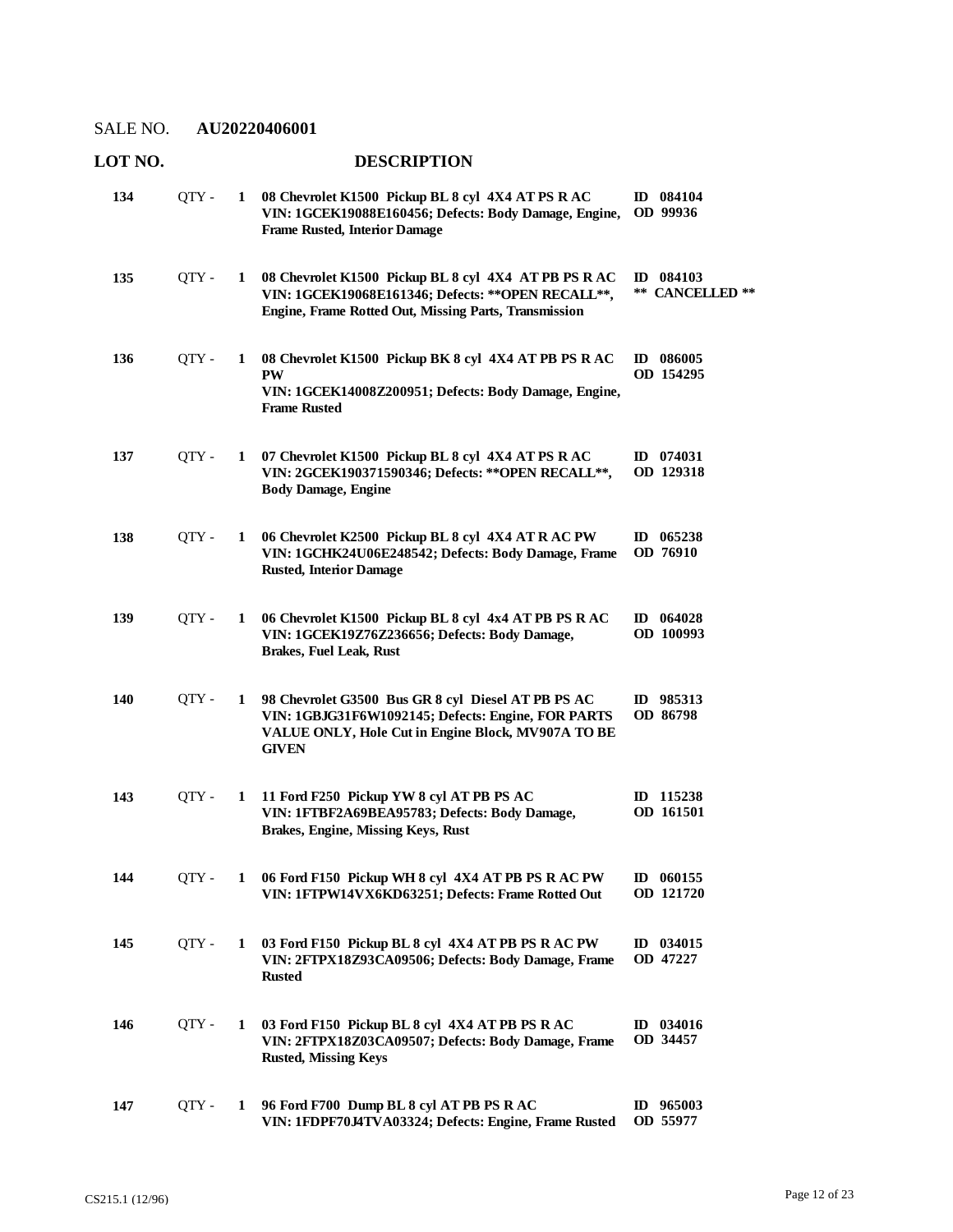# **LOT NO. DESCRIPTION**

| 148        | QTY - | 1 | 08 Ford F650 Dump BL 6 cyl Diesel AT<br>VIN: 3FRWF65A18V574397; Defects: Body Damage, Brake<br>Lines, Brakes, Frame Rusted, Hydraulics, Tires/Wheels                                                                                             | ID 085153<br>OD 9776                  |
|------------|-------|---|--------------------------------------------------------------------------------------------------------------------------------------------------------------------------------------------------------------------------------------------------|---------------------------------------|
| 149        | QTY - | 1 | 06 Dodge Ram 2500 Pickup WH 8 cyl AT PB PS R AC<br>VIN: 3D7KS26D66G214171; Defects: Frame Rusted                                                                                                                                                 | ID $065315$<br>OD 89288               |
| <b>150</b> | QTY - | 1 | 06 Dodge Ram 2500 Pickup WH 6 cyl 4X4 Diesel AT PB<br><b>PS RACPW</b><br>VIN: 1D7KS28C86J236868; Defects: Exhaust, Transmission                                                                                                                  | ID 060399<br>OD 185732                |
| 151        | QTY-  | 1 | 05 Dodge Ram 2500 Pickup GY 8 cyl AT PB PS R AC PW<br>VIN: 3D7KS26D45G858573; Defects: Body Damage,<br>Exhaust, Missing Keys, Missing Parts, Oil Leak, Radiator                                                                                  | <b>AM9885</b><br>ID<br><b>OD UNKN</b> |
| 152        | QTY-  | 1 | 04 Dodge Ram 2500 Pickup BL 8 cyl 4X4 AT PB PS R AC<br><b>PW</b><br>VIN: 3D7KU26DX4G235872; Defects: Frame Rotted Out                                                                                                                            | $ID$ 004940<br>OD 17442               |
| 153        | QTY-  | 1 | 01 Dodge Ram 2500 Pickup BL 8 cyl 4X4 AT PB PS R AC<br>VIN: 3B7KF26Z41M261915; Defects: Body Damage, Frame<br><b>Rusted, Interior Damage</b>                                                                                                     | ID 015019<br>OD 34689                 |
| 154        | QTY-  | 1 | 04 International 760 Dump YW 6 cyl Diesel SOLD WITH 1<br>LH AND 1 RH 04 VIKING PLOWS AT PB PS R AC PW<br>VIN: 1HTWXAHT34J030283; Defects: Body Damage, FOR<br>PARTS VALUE ONLY, Hole Cut in Engine Block, Interior<br>Damage, MV907A TO BE GIVEN | 0866E<br>$\mathbf{D}$<br>OD 117533    |
| 155        | QTY - | 1 | 04 International 760 Dump YW 6 cyl Diesel - BEING SOLD<br>WITH LOTS 263 AND 264 AT PB PS R AC PW<br>VIN: 1HTWXAHT14J030282; Defects: Body Damage,<br>Brakes, FOR PARTS VALUE ONLY, Hole Cut in Engine<br><b>Block, MV907A TO BE GIVEN</b>        | ID 22200071V<br>OD 133736             |
| 156        | QTY - | 1 | 02 International 257 Dump YW 6 cyl Diesel - BEING SOLD<br>WITH LOT 262 AT PB PS R AC PW<br>VIN: 1HTGGAHT22H528869; Defects: Body Damage,<br>Brakes, FOR PARTS VALUE ONLY, Hole Cut in Engine<br>Block, Hydraulics, MV907A TO BE GIVEN            | ID 21201026V<br>OD 133116             |
| 157        | QTY - | 1 | 02 American 300 Bus WH 6 cyl Diesel PB PS R AC<br>VIN: 1hvbsaan62a943195; Defects: Body Damage, FOR<br>PARTS VALUE ONLY, Frame Rusted, Hole Cut in Engine<br><b>Block, MV907A TO BE GIVEN</b>                                                    | $ID$ 025277<br>OD 106705              |
| 159        | QTY-  | 1 | <b>RAZOR MX350 MINI BIKE</b>                                                                                                                                                                                                                     |                                       |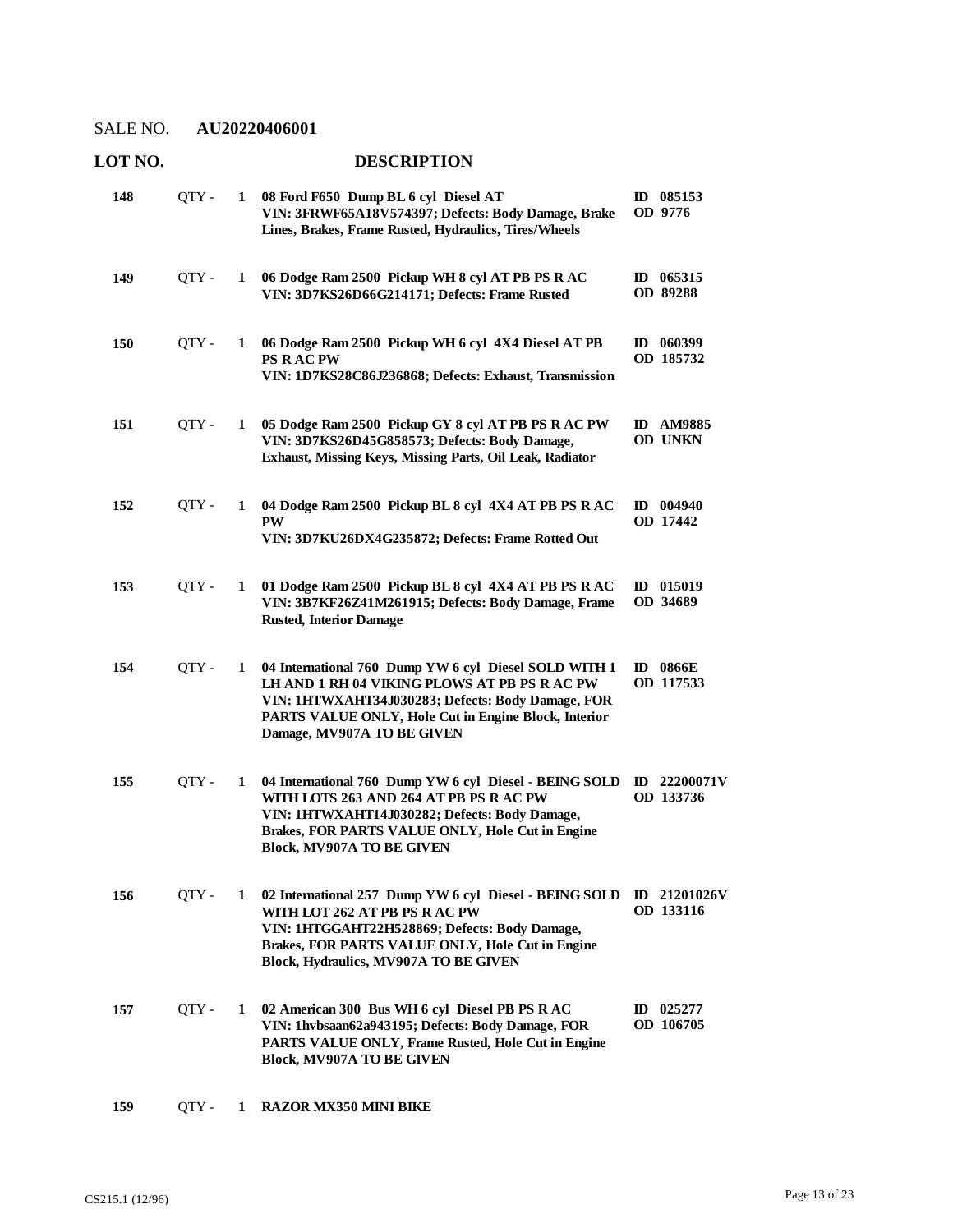# **LOT NO. DESCRIPTION** QTY - **1 GRANITE PEAK ROADMASTER LIGHT BLUE BICYCLE** QTY - **1 BLACK MTB MONGOOSE BICYCLE**

- QTY **1 5/8 INCH CORDLESS REBAR CUTTER**
- QTY **1 ALUMINUM FOLDING LADDER**
- QTY **1 LINCOLN WELDER**
- **LOT OF (6) PIECE WERNER SCAFFOLDING MOD. ALUMA PLANK 8 FOOT** QTY - **1**
- QTY **1 JLG PERSON LIFT MODEL FS80 SERIAL S125612073013**
- QTY **1 ASPEN AERIAL BUCKET (ONLY)**
- QTY **1 LOT OF APPROX. (15) VARIOUS JACK STANDS**
- QTY **1 TORCH CART WITH HOSE & GUAGE**
- QTY **1 WERNER FIBERGLASS STEP LADDER**
- QTY **1 Lincoln SAE 300 Welder S/N A643535 ID 688138**
- QTY **1 Lincoln TIG 300 Welder w/cart S/N AC591749**
- QTY **1 Lincoln 300 Welder S/N A826223**
- QTY **1 LINCOLN ARC WELDER**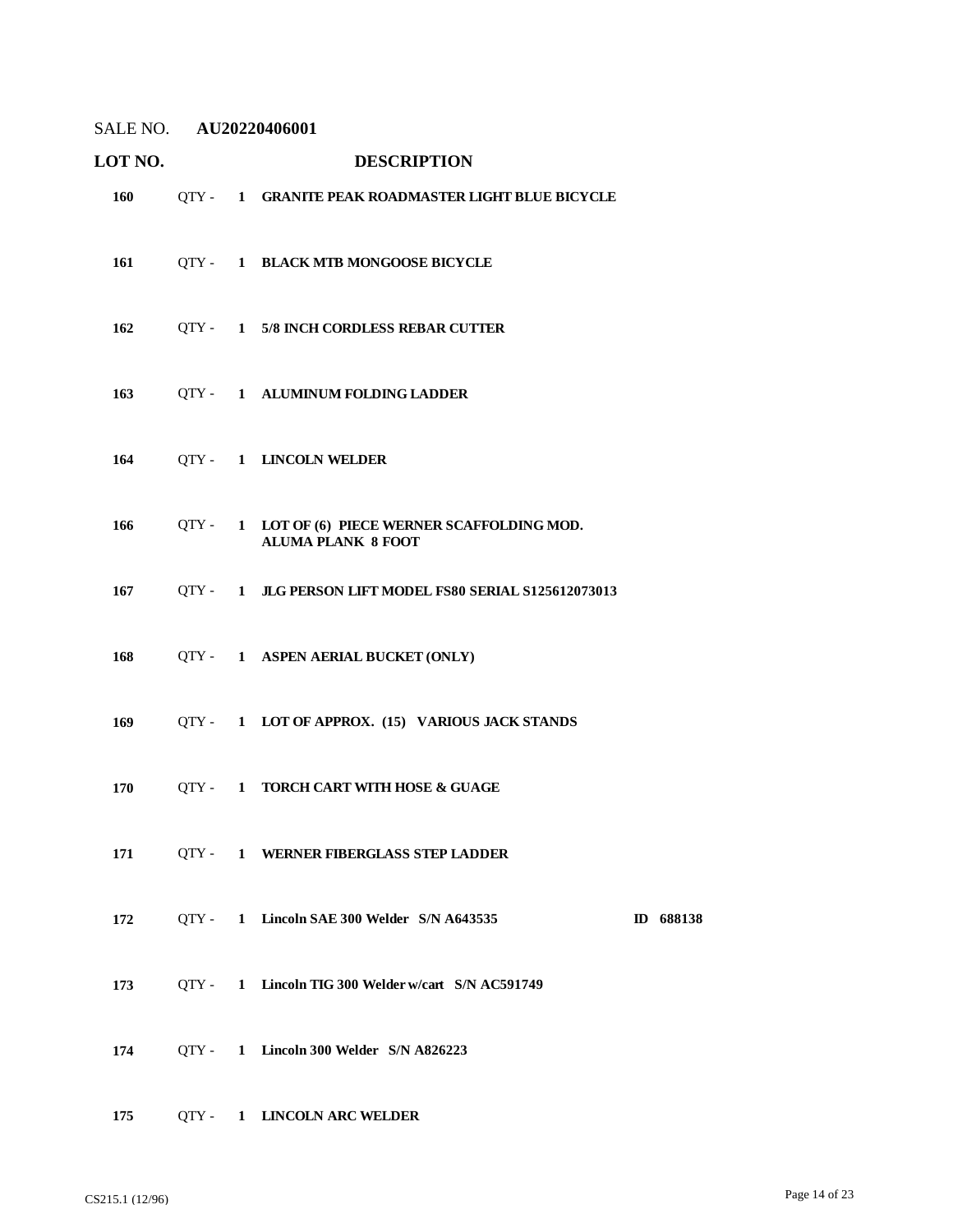| SALE NO. AU20220406001 |         |              |                                                                                             |                     |
|------------------------|---------|--------------|---------------------------------------------------------------------------------------------|---------------------|
| LOT NO.                |         |              | <b>DESCRIPTION</b>                                                                          |                     |
| 176                    |         |              | QTY- 1 AIR COMPRESSOR                                                                       |                     |
| 177                    |         |              | QTY- 1 COMPRESSOR TANK                                                                      |                     |
| 178                    |         |              | QTY - 1 ANITIFREEZE RECYCLING MACHINE                                                       |                     |
| 179                    |         |              | QTY- 1 PARTS WASHER                                                                         |                     |
| 180                    |         |              | QTY - 1 CENTRY PUMP MOTOR, MODEL PL5AA54A01C<br>GRAINGER# 29NZ35 3 PHASE, 15 HP             |                     |
| 181                    |         |              | QTY - 1 LOT OF APPROX. (21) STANLEY 24 INCH SERIES<br>TOOL BOXES WITH TRAYS (PLASTIC)       |                     |
| 182                    |         |              | QTY - 1 COOL MACHINE (CM1500) INSULATION BLOWER                                             |                     |
| 183                    |         |              | QTY- 1 DAYTON TABLE SAW                                                                     |                     |
| 184                    |         |              | OTY- 1 MOWER                                                                                |                     |
| 185                    |         |              | QTY - 1 RAYMOND POWER JACK (NON WORKING)                                                    |                     |
| 186                    | QTY -   |              | 1 Lot of (2) Adjustable Shop Lights                                                         |                     |
| 187                    | $QTY -$ | $\mathbf{1}$ | LOT OF APPROX. (21) STANLEY 24 INCH SERIES<br>TOOL BOXES WITH TRAYS (PLASTIC)               |                     |
| 188                    | QTY -   | $\mathbf{1}$ | 00 Toro 229D Blower RD 4 Cyl, Defects: NO REG DOCS,<br>Water Pump, Head Gasket S/N 43001449 |                     |
| 189                    | OTY -   |              | 1 07 Generac 8317820 Generator (Hours: 577)                                                 | <b>ID</b> 21200915E |
| 190                    | QTY -   | $\mathbf{1}$ | 08 Protech SP16L Snowpusher, Defects: Body dmg, Missing<br>Parts                            | <b>ID</b> 21201022E |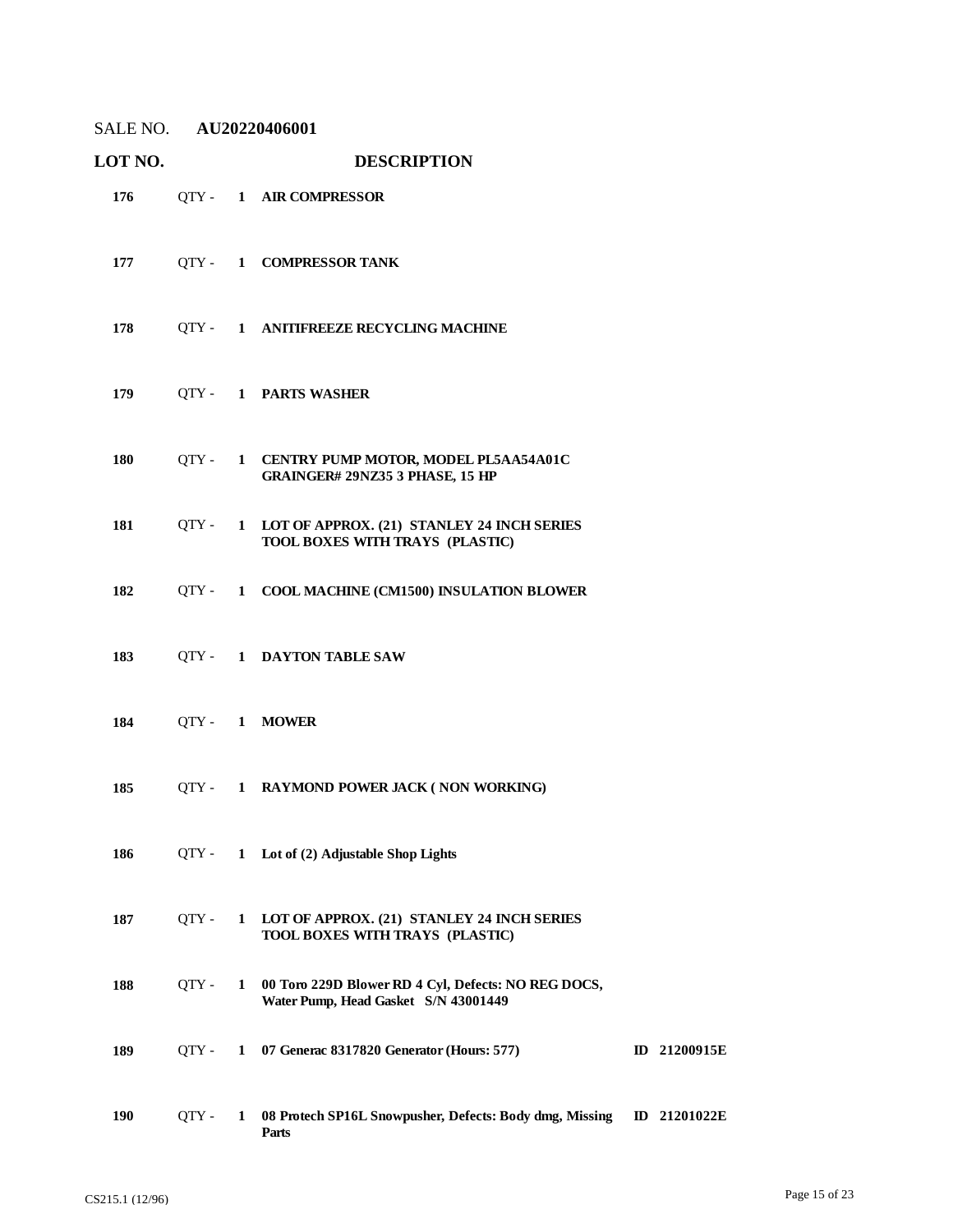| SALE NO. AU20220406001 |       |   |                                                                                                                                        |
|------------------------|-------|---|----------------------------------------------------------------------------------------------------------------------------------------|
| LOT NO.                |       |   | <b>DESCRIPTION</b>                                                                                                                     |
| 191                    |       |   | QTY- 1 LOT OF (2) GONDOLAS                                                                                                             |
| 192                    |       |   | $QTY - 1$ TRASH GONDOLA (42 IN X 31 IN X 37)                                                                                           |
| 193                    |       |   | $QTY - 1$ TRASH GONDOLA (42 IN X 31 IN X 37)                                                                                           |
| 194                    |       |   | QTY - 1 PRO TEAM SUPER COACH VACUUM CLEANER<br>(PORTABLE) WITH EXTENTION PARTS                                                         |
| 195                    |       |   | OTY - 1 GENERAL FLOOR BUFFER                                                                                                           |
| 196                    |       |   | QTY- 1 LOT OF (3) FLOOR BUFFERS                                                                                                        |
| 197                    |       |   | QTY - 1 LOT OF (4) WET VACS AND (6) HOSES AND HANDLES                                                                                  |
| 198                    |       |   | QTY - 1 LOT OF (3) RUG WASHING MACHINES                                                                                                |
| 199                    |       |   | QTY - 1 LOT OF APPROX. (25) BOXES OF VARIOUS VALVES                                                                                    |
| 200                    | OTY - |   | 1 SAFEWORKS POWER CLIMBER TITAN WINDOW<br><b>WASHING RIG</b>                                                                           |
| 201                    | QTY - |   | 1 Lot of approx (45) various sized Granite Slabs                                                                                       |
| 202                    | OTY - | 1 | Lot of approx (5) 55gal drums of MasterSeal 630 Reactive<br>Methacrylate Resin for sealing cracks. Batch #70093909G<br>Produced 5/3/18 |
| 203                    | QTY - | 1 | Gents diamond ring #563                                                                                                                |
| 204                    | QTY-  | 1 | (1) STACK GEORGIA WHITE MARBLE PANEL, FROM<br>TATE, GEORGIA, APPROX. SIZE 50 IN W X 34 IN<br><b>BETWEEN 46 IN L X 2.25 IN D</b>        |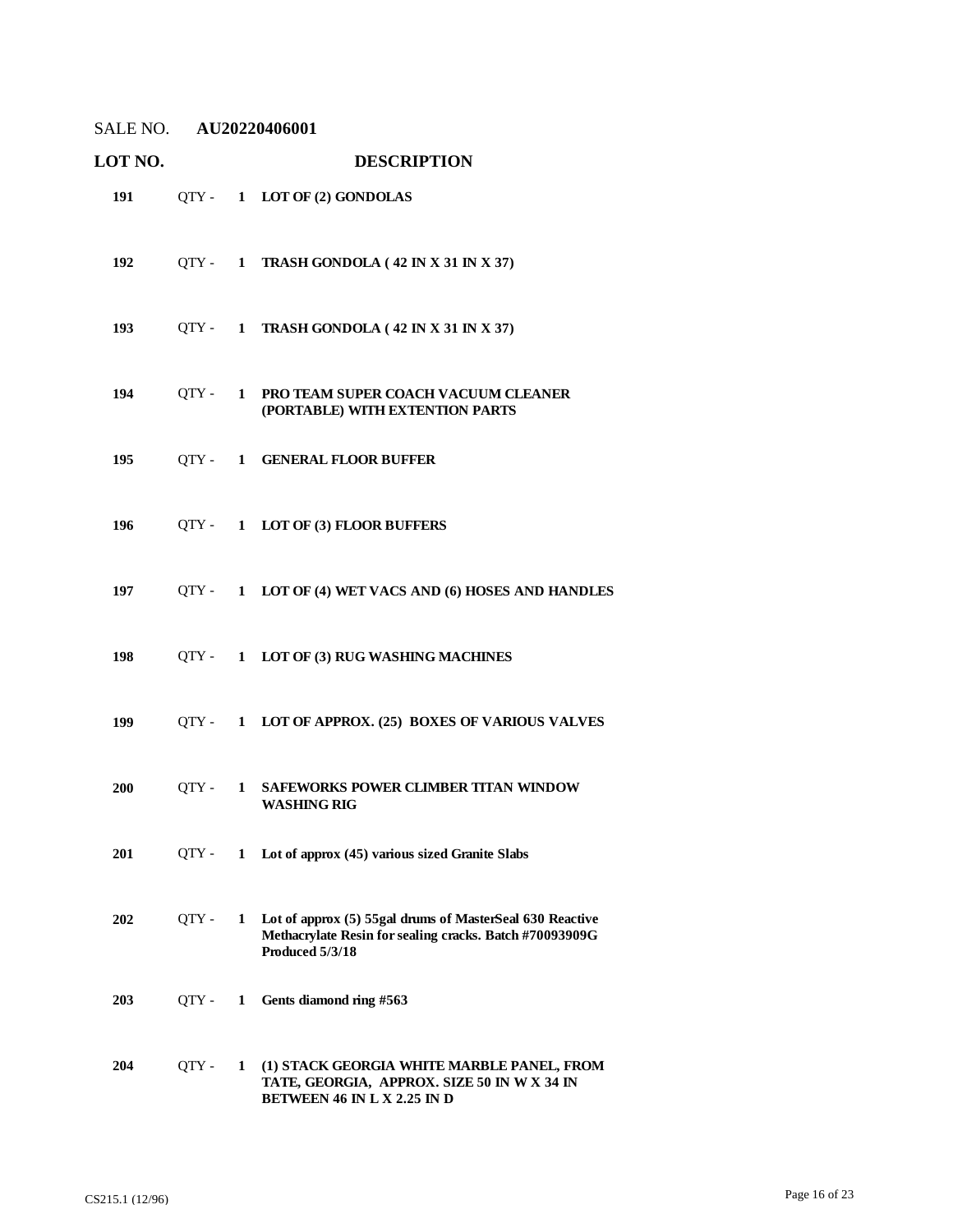| LOT NO.    |       |              | <b>DESCRIPTION</b>                                                                                                                        |
|------------|-------|--------------|-------------------------------------------------------------------------------------------------------------------------------------------|
| 205        | OTY - | $\mathbf{1}$ | LOT OF APPROX (10) STACKS GEORGIA WHITE<br>MARBLE PANELS, FROM TATE, GEORGIA, APPROX.<br>SIZE 50 IN W X 34 IN BETWEEN 46 IN L X 2.25 IN D |
| 206        | QTY - | 1            | LOT OF APPROX (10) STACKS GEORGIA WHITE<br>MARBLE PANELS, FROM TATE, GEORGIA, APPROX.<br>SIZE 50 IN W X 34 IN BETWEEN 46 IN L X 2.25 IN D |
| 207        | QTY - | 1            | LOT OF APPROX (10) STACKS GEORGIA WHITE<br>MARBLE PANELS, FROM TATE, GEORGIA, APPROX.<br>SIZE 50 IN W X 34 IN BETWEEN 46 IN L X 2.25 IN D |
| 208        | QTY - | 1            | LOT OF APPROX (10) STACKS GEORGIA WHITE<br>MARBLE PANELS, FROM TATE, GEORGIA, APPROX.<br>SIZE 50 IN W X 34 IN BETWEEN 46 IN L X 2.25 IN D |
| <b>209</b> | QTY - | $\mathbf{1}$ | LOT OF APPROX (10) STACKS GEORGIA WHITE<br>MARBLE PANELS, FROM TATE, GEORGIA, APPROX.<br>SIZE 50 IN W X 34 IN BETWEEN 46 IN L X 2.25 IN D |
| 210        | QTY - | 1            | (1) STACK GEORGIA WHITE MARBLE PANEL, FROM<br>TATE, GEORGIA, APPROX. SIZE 50 IN W X 34 IN<br><b>BETWEEN 46 IN L X 2.25 IN D</b>           |
| 211        | QTY - | 1            | (1) STACK GEORGIA WHITE MARBLE PANEL, FROM<br>TATE, GEORGIA, APPROX. SIZE 50 IN W X 34 IN<br><b>BETWEEN 46 IN L X 2.25 IN D</b>           |
| 212        | QTY - | $\mathbf{1}$ | (1) STACK GEORGIA WHITE MARBLE PANEL, FROM<br>TATE, GEORGIA, APPROX. SIZE 50 IN W X 34 IN<br><b>BETWEEN 46 IN L X 2.25 IN D</b>           |
| 213        | QTY - | $\mathbf{1}$ | (1) STACK GEORGIA WHITE MARBLE PANEL, FROM<br>TATE, GEORGIA, APPROX. SIZE 50 IN W X 34 IN<br><b>BETWEEN 46 IN L X 2.25 IN D</b>           |
| 214        | QTY - | $\mathbf{1}$ | (1) STACK GEORGIA WHITE MARBLE PANEL, FROM<br>TATE, GEORGIA, APPROX. SIZE 50 IN W X 34 IN<br><b>BETWEEN 46 IN L X 2.25 IN D</b>           |
| 215        | QTY - | $\mathbf{1}$ | (1) STACK GEORGIA WHITE MARBLE PANEL, FROM<br>TATE, GEORGIA, APPROX. SIZE 50 IN W X 34 IN<br>BETWEEN 46 IN L X 2.25 IN D                  |
| 216        | QTY - | 1            | (1) STACK GEORGIA WHITE MARBLE PANEL, FROM<br>TATE, GEORGIA, APPROX. SIZE 50 IN W X 34 IN<br>BETWEEN 46 IN L X 2.25 IN D                  |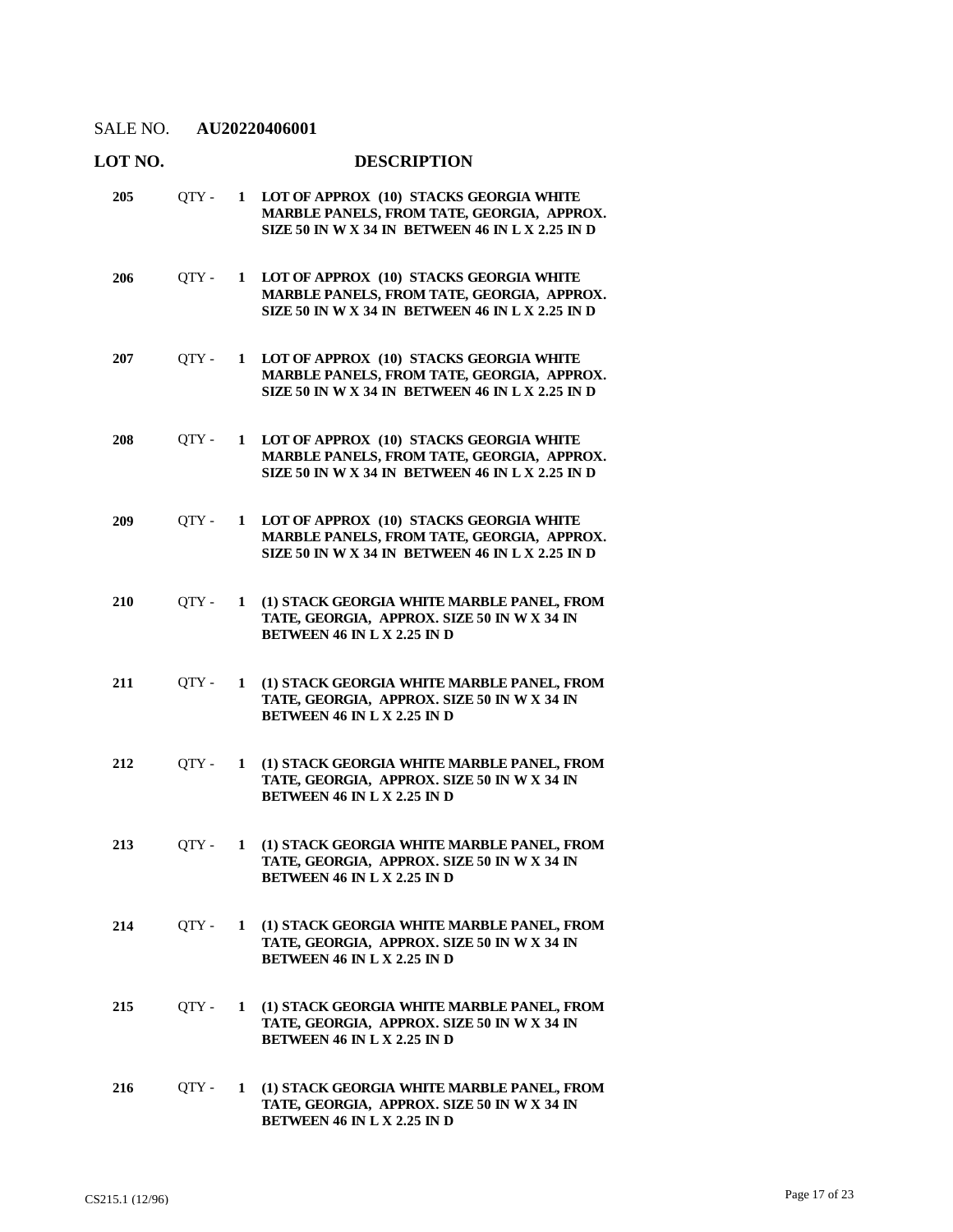| LOT NO.    |         |              | <b>DESCRIPTION</b>                                                                                                                          |                                |
|------------|---------|--------------|---------------------------------------------------------------------------------------------------------------------------------------------|--------------------------------|
| 217        | $QTY -$ |              | 1 LOT OF APPROX (10) STACKS GEORGIA WHITE<br>MARBLE PANELS, FROM TATE, GEORGIA, APPROX.<br>SIZE 50 IN W X 34 IN BETWEEN 46 IN L X 2.25 IN D |                                |
| 218        | QTY -   |              | 1 LOT OF APPROX (10) STACKS GEORGIA WHITE<br>MARBLE PANELS, FROM TATE, GEORGIA, APPROX.<br>SIZE 50 IN W X 34 IN BETWEEN 46 IN L X 2.25 IN D |                                |
| 219        | OTY -   |              | 1 LOT OF APPROX (10) STACKS GEORGIA WHITE<br>MARBLE PANELS, FROM TATE, GEORGIA, APPROX.<br>SIZE 50 IN W X 34 IN BETWEEN 46 IN L X 2.25 IN D |                                |
| 220        | QTY -   | $\mathbf{1}$ | 17 Toro 22298 Mower RD (Hours: UNKN) Defects: Self<br>Propel gears are broken, Bent Crank Shaft, Broken Recoil.<br>S/N 315000589            |                                |
| 221        | OTY -   | 1            | John Deere GT245 Mower S/N M0G245B071797                                                                                                    | $ID$ 027060                    |
| 222        | $QTY -$ |              | 1 DR Mower                                                                                                                                  |                                |
| 223        | OTY -   |              | 1 Lot of $(5)$ solid rubber tires, $16x6.5 - 8$ NHS                                                                                         |                                |
| 224        | OTY -   |              | 1 Lot of (3) Goodyear skid steer tires with rims                                                                                            |                                |
| 225        | OTY -   | $\mathbf{1}$ | John Deere 316 tractor with snow blowing attachements                                                                                       |                                |
| 226        | OTY -   |              | 1 John Deere 675B Skid Steer                                                                                                                |                                |
| 227        | OTY -   |              | 1 Clark 632 Bobcat with snow blower attachment                                                                                              |                                |
| 228        | OTY -   | $\mathbf{1}$ | <b>Erskine snow blower attachment</b>                                                                                                       |                                |
| 229        | OTY -   | 1            | Clark CMP30L Fork Lift S/N CMP230L18486872KF                                                                                                | ID 00027718<br>** CANCELLED ** |
| <b>230</b> | OTY -   | $\mathbf{1}$ | 10 Kubota RTV1100 UTV OR 3 Cyl Diesel, Defects: NO<br>REG DOCS, Hydraulics, Body Dmg S/N<br>KRTV110091023228                                | ** CANCELLED **                |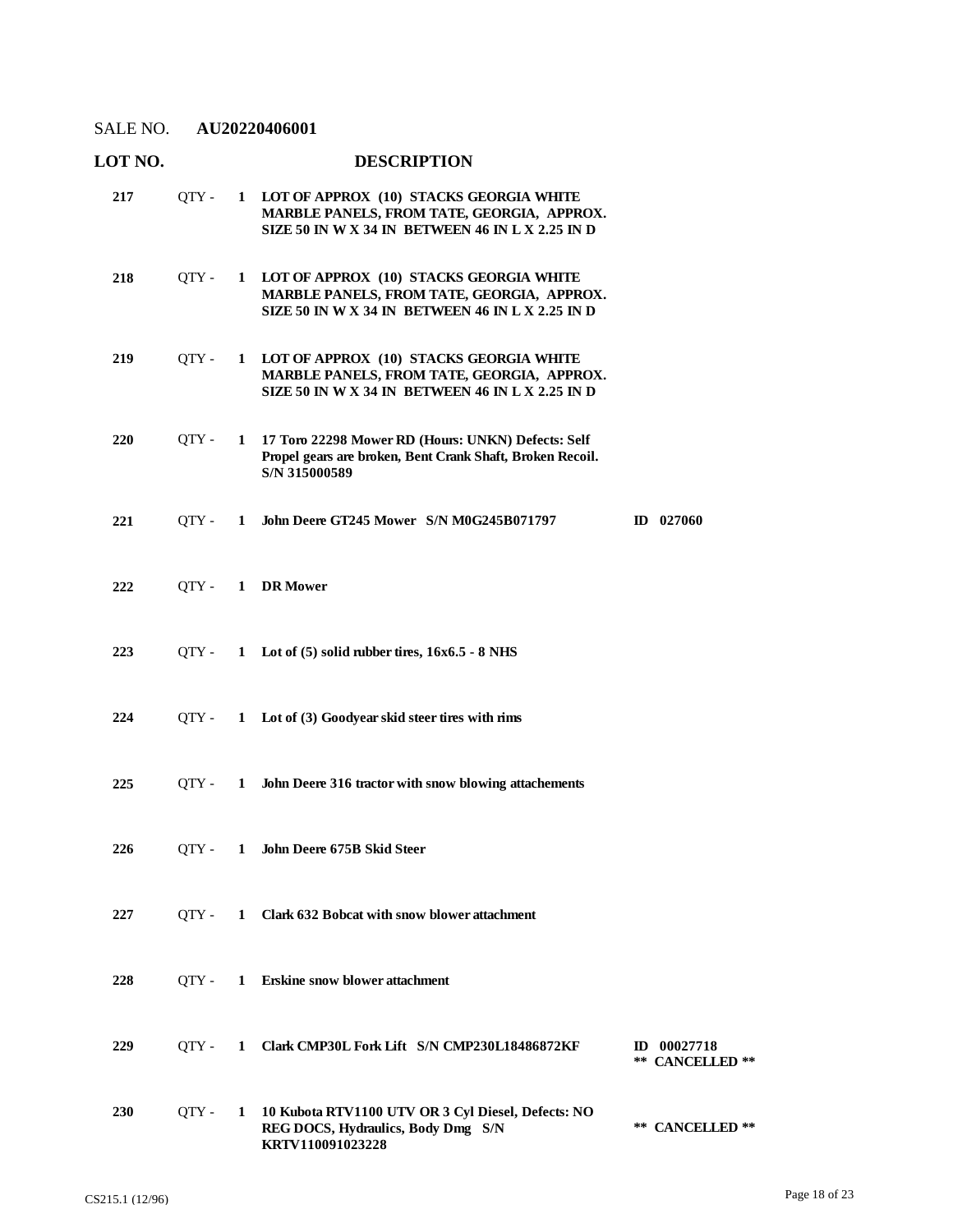| LOT NO. |       |              | <b>DESCRIPTION</b>                                                                                                                     |
|---------|-------|--------------|----------------------------------------------------------------------------------------------------------------------------------------|
| 231     | QTY - |              | 1 04 ATLV 4300 Vacuum WH 3 cyl Diesel, Defects: NOREG<br>DOCS, Motor, Hydraulics, Body Dmg S/N 43001449                                |
| 232     | QTY - | $\mathbf{1}$ | 08 Kubota RTV1100 UTV OR 3 Cyl Diesel, Defects: NO<br>** CANCELLED **<br>REG DOCS, Motor, Hydraulics, Body Dmg S/N<br>KRTV110071015194 |
| 233     | QTY - | $\mathbf{1}$ | 04 Kubota BX2230 Tractor OR 3 Cyl Diesel, Defects: NO<br>REG DOCS, Hydraulics, Body Dmg S/N 0204K116X4053                              |
| 234     | QTY - |              | 1 00 John Deere 755 Tractor GR 4 Cyl Diesel, Defects: NO<br>REG DOCS, Hydraulics S/N 43001449                                          |
| 235     | OTY - |              | 1 LOT OF APPROX. (179) KEY BLANKS                                                                                                      |
| 236     | OTY - |              | 1 Lot of (10) Bluestone Treads, Various Sizes                                                                                          |
| 241     | OTY - | $\mathbf{1}$ | Bluestone Pillar Cap Size: 6 in. x 22.5 in. x 23.25 in.                                                                                |
| 242     | QTY - |              | 1 E-ZUP Instant Shelter VGF1010w-022 0623, Size: 10 ft x 10<br>ft                                                                      |
| 243     | OTY - | $\mathbf{1}$ | E-ZUP Instant Shelter VGF1010w-022 0623, Size: 10 ft x 10<br>ft                                                                        |
| 244     | QTY - | $\mathbf{1}$ | E-ZUP Instant Shelter VGF1010w-022 0623, Size: 10 ft x 10<br>ft                                                                        |
| 245     | OTY - | $\mathbf{1}$ | E-ZUP Instant Shelter VGF1010w-022 0623, Size: 10 ft x 10<br>ft                                                                        |
| 246     | OTY - | 1            | E-ZUP Instant Shelter VGF1010w-022 0623, Size: 10 ft x 10<br>ft                                                                        |
| 247     | QTY - | 1            | Lot of (3) Jiangsu Patio Heaters HSS-A-GH, Known Defect:<br>One lights, but doesn"t run.                                               |
| 248     | OTY - | 1            | Lot of (6) Iron Sidewalk Tree Grates, 5 ft x 5 ft, No Frames<br><b>Known Defect: One needs welding</b>                                 |
| 249     | QTY - | 1            | Solar Pool Cover on Feher Guard Reel, 25 ft x 50 ft, Known<br>Defect: One leg missing                                                  |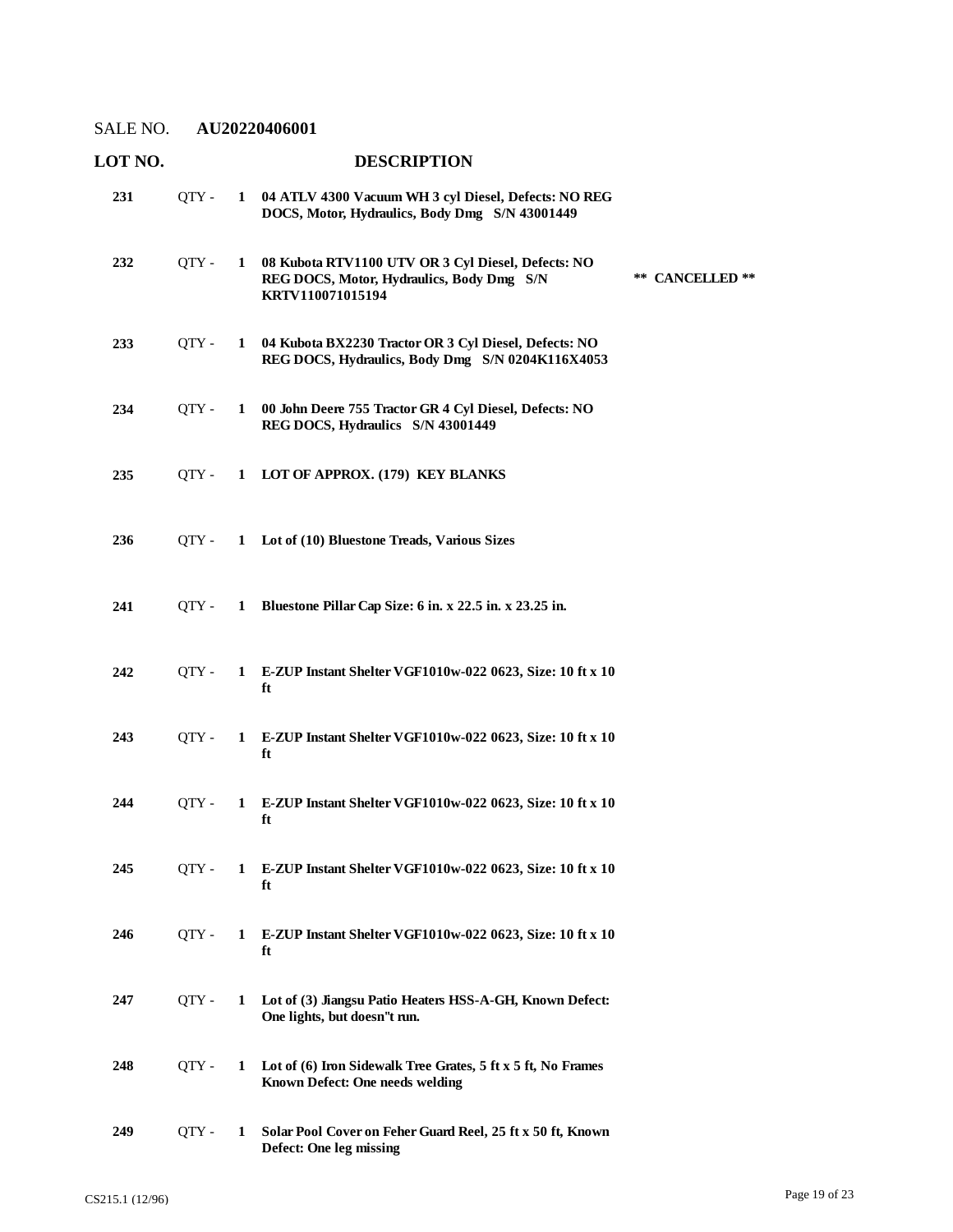| LOT NO. |       |              | <b>DESCRIPTION</b>                                                                                                                                                                                                                                   |    |              |
|---------|-------|--------------|------------------------------------------------------------------------------------------------------------------------------------------------------------------------------------------------------------------------------------------------------|----|--------------|
| 250     | QTY - |              | 1 Solar Pool Cover on Rockys EZ Roller, 14 ft x 41 ft                                                                                                                                                                                                |    |              |
| 251     | OTY - | $\mathbf{1}$ | (7) Pallets of Bluestone Pavers, Various Sizes                                                                                                                                                                                                       |    |              |
| 260     | QTY - |              | 1 Western Ultra Finish 10ft Plow Blade                                                                                                                                                                                                               |    |              |
| 261     | OTY - | $\mathbf{1}$ | Meyer HM10 10ft Plow Blade S/N 00046809239                                                                                                                                                                                                           |    |              |
| 262     | OTY - | 1            | 02 Viking 144WHD 12ft RH Wing, Defects: Body dmg<br><b>BEING SOLD WITH LOT 156</b>                                                                                                                                                                   |    | ID 21201027E |
| 263     | QTY - | 1            | 04 Viking 144WHD 12ft LH Wing, Defects: Body dmg<br><b>BEING SOLD WITH LOTS 155 AND264</b>                                                                                                                                                           |    | ID 22200067E |
| 264     | OTY - | 1            | 95 Henderson NYTW949 9yd Spreader, Defects: Body dmg,<br>Motor, Dump body altered, No longer ELP-ready<br>BEING SOLD WITH LOTS 155 and 263                                                                                                           |    | ID 22200067E |
| 265     | QTY - | 1            | <b>Cummins Oil Pan for Model X12</b>                                                                                                                                                                                                                 |    |              |
| 266     | OTY - | $\mathbf{1}$ | Mixed lot of assorted Doors, Fenders, and other auto parts.                                                                                                                                                                                          |    |              |
| 267     | QTY - |              | 1 LOT OF APPROX. (78) AUTOMOTIVE PARTS                                                                                                                                                                                                               |    |              |
| 268     | QTY - |              | 1 LOT OF (4) REAR BENCH SEATS FOR A FORD VAN                                                                                                                                                                                                         |    |              |
| 269     | QTY - | $\mathbf{1}$ | Lot of (3) Bench Seats 2007 GMC Cargo Van                                                                                                                                                                                                            |    |              |
| 270     | OTY - | 1            | 04 John Deere 624J Bucket Loader YW 6 cyl Diesel (Hours:<br>10,202) For Parts Value Only, Hole Cut in the Engine Block,<br>Defects: ROPS rustred/compromised, floor rotted,<br>INCLUDES: 0474E Material Forks, 0475E 3yd Bucket S/N<br>DW624JH594585 | ID | 0468E        |
| 271     | QTY - | 1            | Upright TM12 Scissor Lift - Not Charging S/N 00022608                                                                                                                                                                                                |    |              |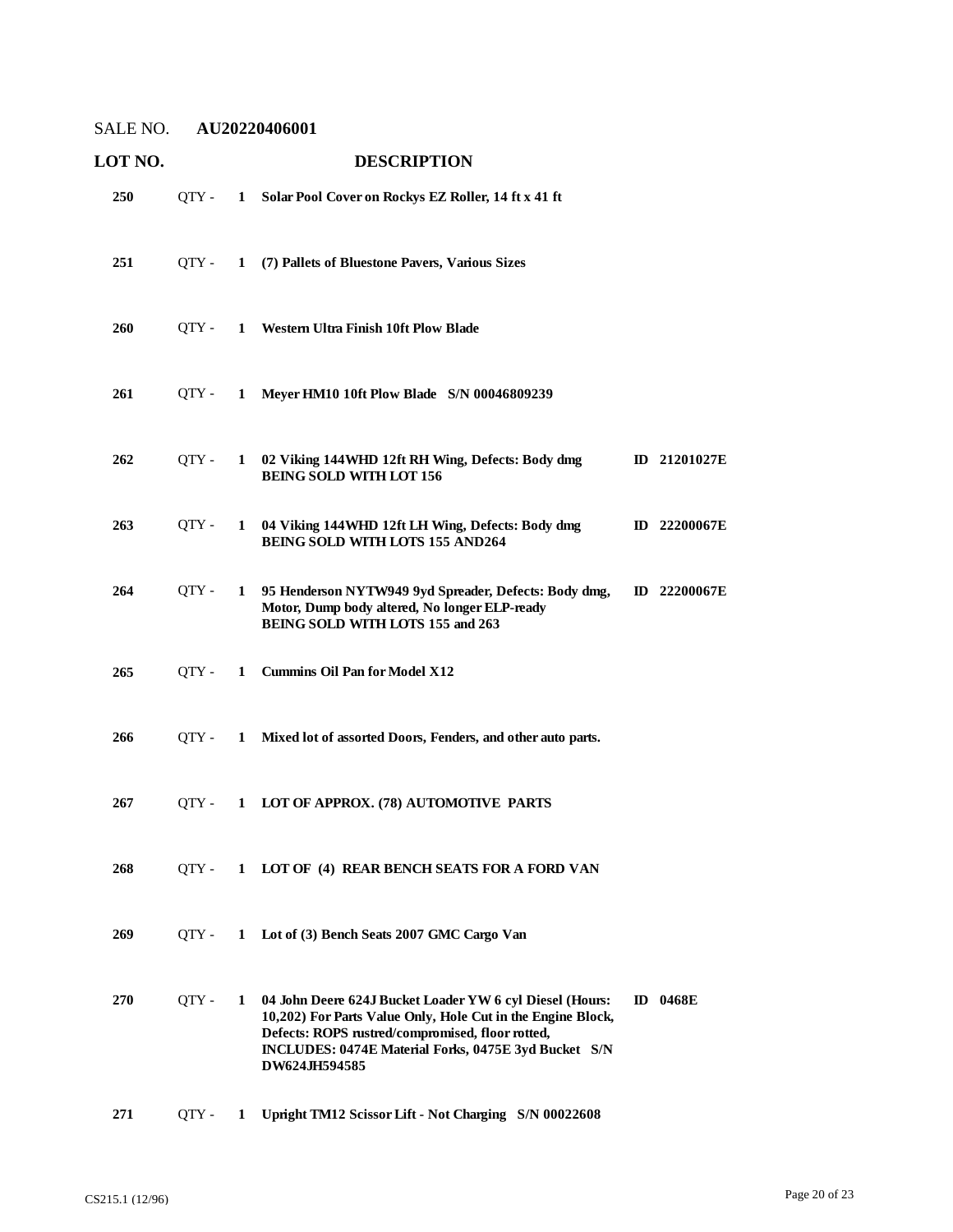| <b>LOT NO.</b> |       |              | <b>DESCRIPTION</b>                                                                                                                        |                          |
|----------------|-------|--------------|-------------------------------------------------------------------------------------------------------------------------------------------|--------------------------|
| 272            | QTY - | $\mathbf{1}$ | Upright TM12 Scissor Lift - Not Charging S/N 00022607                                                                                     |                          |
| 273            | OTY - | $\mathbf{1}$ | Lot of (2) Hopper/Sanders.<br>Poughkeepsie auction Lot 1242.                                                                              |                          |
| 274            | QTY - | 1            | Tarco SPGEC8 Hopper S/N CS186H8644COL1104                                                                                                 | ID 049201                |
| 275            | OTY - | $\mathbf{1}$ | Salt Dog Hopper S/N 002532                                                                                                                |                          |
| 276            | OTY - | 1            | 80 ONAN Light Tower YW 4 Cyl Diesel, Defects: NO REG<br>DOCS, Body Dmg, Working Condition Unknown S/N<br>35C816245                        |                          |
| 277            | OTY - | 1            | 98 Star LTRL Trailer BL Defects: Body Dmg, Frame Rust<br>S/N 4ZZFT1117WP001350                                                            | ID 988942                |
| 278            | OTY - | $\mathbf{1}$ | 89 Magline F3H708 Trailevator Trailer YW, Defects: Body<br>dmg, Brakes, Brake lines, Hydraulic, Missing parts S/N<br>1MGME3210K3010237    | ID 21200938E             |
| 279            | OTY - | 1            | 05 Felling Trailer BK S/N 5FTTE162651023609                                                                                               | $ID$ 05604               |
| 281            | OTY - | 1            | 04 HallmarkTJ85X20WT3 20ft Trailer WH Defects: Body<br>rust, No reg docs, frame rust, possible missing parts S/N<br>16HGB20294P034884     |                          |
| 282            | OTY - | 1            | 88 Great Dane Model 45 Trailer WH Defects: Body and frame ID 888800<br>rust, No reg docs S/N 1GRAA9020JB056510                            |                          |
| 283            | QTY - | $\mathbf{1}$ | 05 Chrysler Town & Country Subn GR 6 cyl AT PB PS R<br><b>AC PW</b><br>VIN: 1C4GP45R15B341735; Defects: Body Rust, Frame<br><b>Rusted</b> | ID 051459<br>OD 91330    |
| 284            | QTY - | $\mathbf{1}$ | 07 Ford Taurus 4DSD BK 6 cyl AT PB PS R AC PW<br>VIN: 1FAFP53U47A115602; Defects: Body Rust, Frame<br><b>Rusted</b>                       | ID 071019<br>OD 143055   |
| 285            | QTY - | 1            | 07 Ford Taurus 4DSD BK 6 cyl AT PB PS R AC PW<br>VIN: 1FAFP53U57A115608; Defects: Body Rust, Frame<br><b>Rusted</b>                       | $ID$ 071024<br>OD 127919 |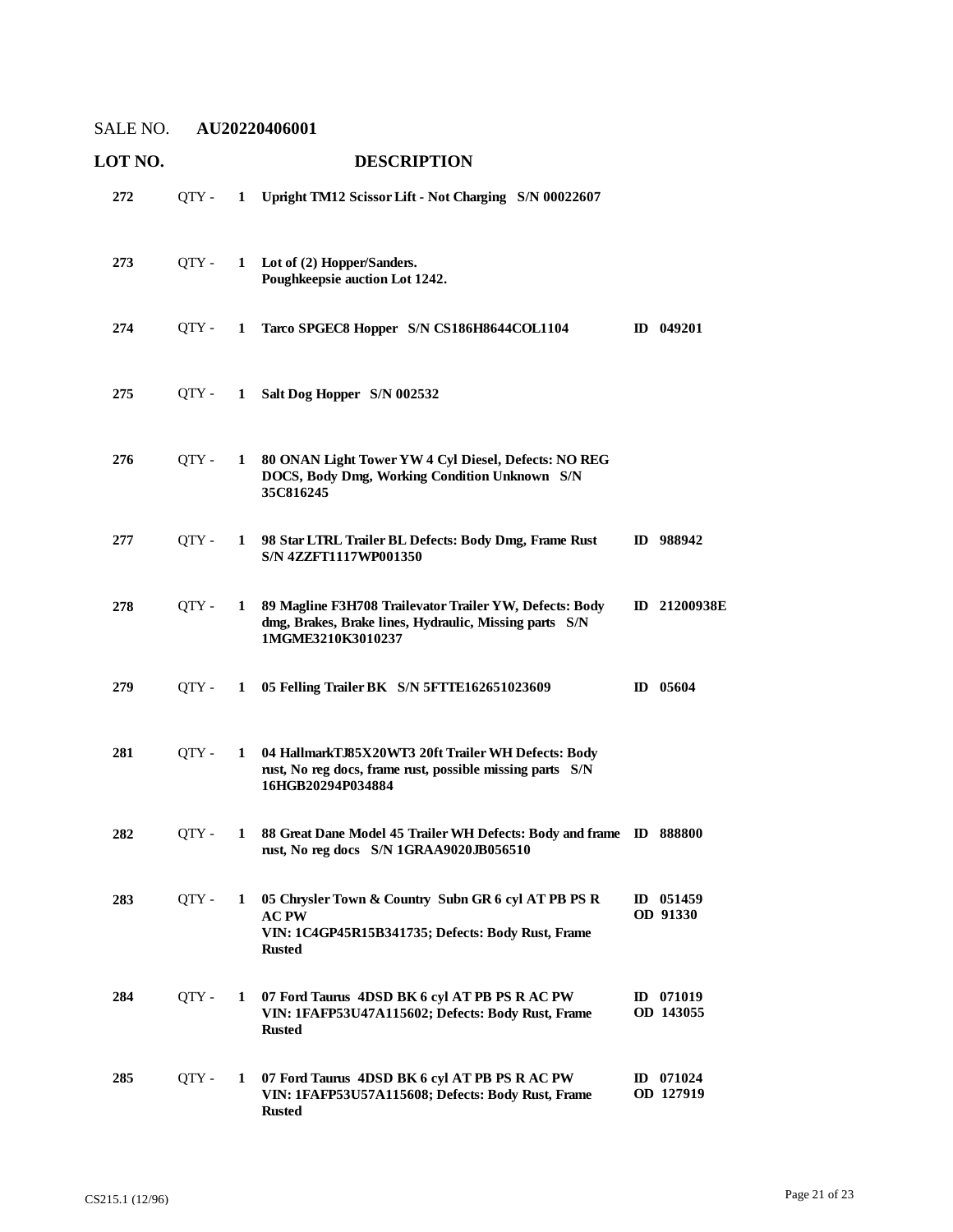| LOT NO. |       |   | <b>DESCRIPTION</b>                                                                                                                                                                |                          |
|---------|-------|---|-----------------------------------------------------------------------------------------------------------------------------------------------------------------------------------|--------------------------|
| 286     | QTY - | 1 | 07 Ford Taurus 4DSD BK 6 cyl AT PB PS AC PW<br>VIN: 1FAFP53U77A115609; Defects: Body Rust, Frame<br><b>Rusted</b>                                                                 | ID 071025<br>OD 145814   |
| 287     | QTY - | 1 | 07 Ford Taurus 4DSD BK 6 cyl AT PB PS R AC PW<br>VIN: 1FAFP53U57A120792; Defects: Body Damage, Frame<br><b>Rusted</b>                                                             | ID $071029$<br>OD 130882 |
| 288     | QTY - | 1 | 07 Chevrolet Uplander Subn RD 6 cyl AT PB PS R AC PW<br>VIN: 1GNDV23W57D180973; Defects: Body Rust, Frame<br><b>Rusted</b>                                                        | $ID$ 071711<br>OD 138329 |
| 289     | QTY - | 1 | 05 Ford Taurus Subn RD 6 cyl AT PB PS R AC PW<br>VIN: 1FAFP58255A115063; Defects: Body Damage, Frame<br><b>Rusted</b>                                                             | ID 051015<br>OD 87774    |
| 290     | QTY - | 1 | 09 Plymouth Neon 4DSD RD 4 cyl AT PB PS R AC PW<br>VIN: 1P3ES47C5WD660270; Defects: Accident Damage                                                                               | ID 981384<br>OD 154632   |
| 291     | OTY - | 1 | 05 Ford Taurus Subn BL 6 cyl AT PB PS R AC PW<br>VIN: 1FAFP58275A115064; Defects: Body Rust, Frame<br><b>Rusted</b>                                                               | ID 051016<br>OD 139102   |
| 292     | QTY - | 1 | 05 Chrysler Town & Country Subn WH 6 cyl AT PB PS R<br><b>AC PW</b><br>VIN: 1C4GP45R55B341737; Defects: Body Rust, Frame<br><b>Rusted</b>                                         | ID 051452<br>OD 202796   |
| 293     | OTY - | 1 | 94 Ford L9000 Dump GR 6 cyl Diesel PB R<br>VIN: 1FDYK90LXRVA11269; Defects: Battery, Body<br>Damage, FOR PARTS VALUE ONLY, Hole Cut in Engine<br><b>Block, MV907A TO BE GIVEN</b> | ID 944019<br>OD 79224    |
| 294     | QTY - | 1 | 07 Chevrolet Impala 4DSD GY 6 cyl AT PB PS R AC PW<br>VIN: 2G1WB58K579390822; Defects: Engine, Engine Light,<br><b>Missing Keys, TPMS Light</b>                                   | ID $07706$<br>OD 129295  |
| 295     | OTY - | 1 | 02 GEM LSV Lsv WH Hours AT PS<br>VIN: 5ASA647422F026469; Defects: Batteries, Body<br>Damage, Electrical, Missing Battery                                                          | ID $022051$<br>OD 962    |
| 296     | QTY - | 1 | 10 Nissan Altima 4DSD BL 4 cyl AT PB PS R AC PW<br>VIN: 1N4CL2AP2AC180552; Defects: Steering, Suspension,<br><b>Transmission</b>                                                  | ID $101463$<br>OD 142033 |
| 297     | QTY - | 1 | 06 Ford Taurus 4DSD GY 6 cyl AT PB PS R PW<br>VIN: 1FAFP53U96A116551; Defects: Body Rust, Engine                                                                                  | ID $063479$<br>OD 119610 |